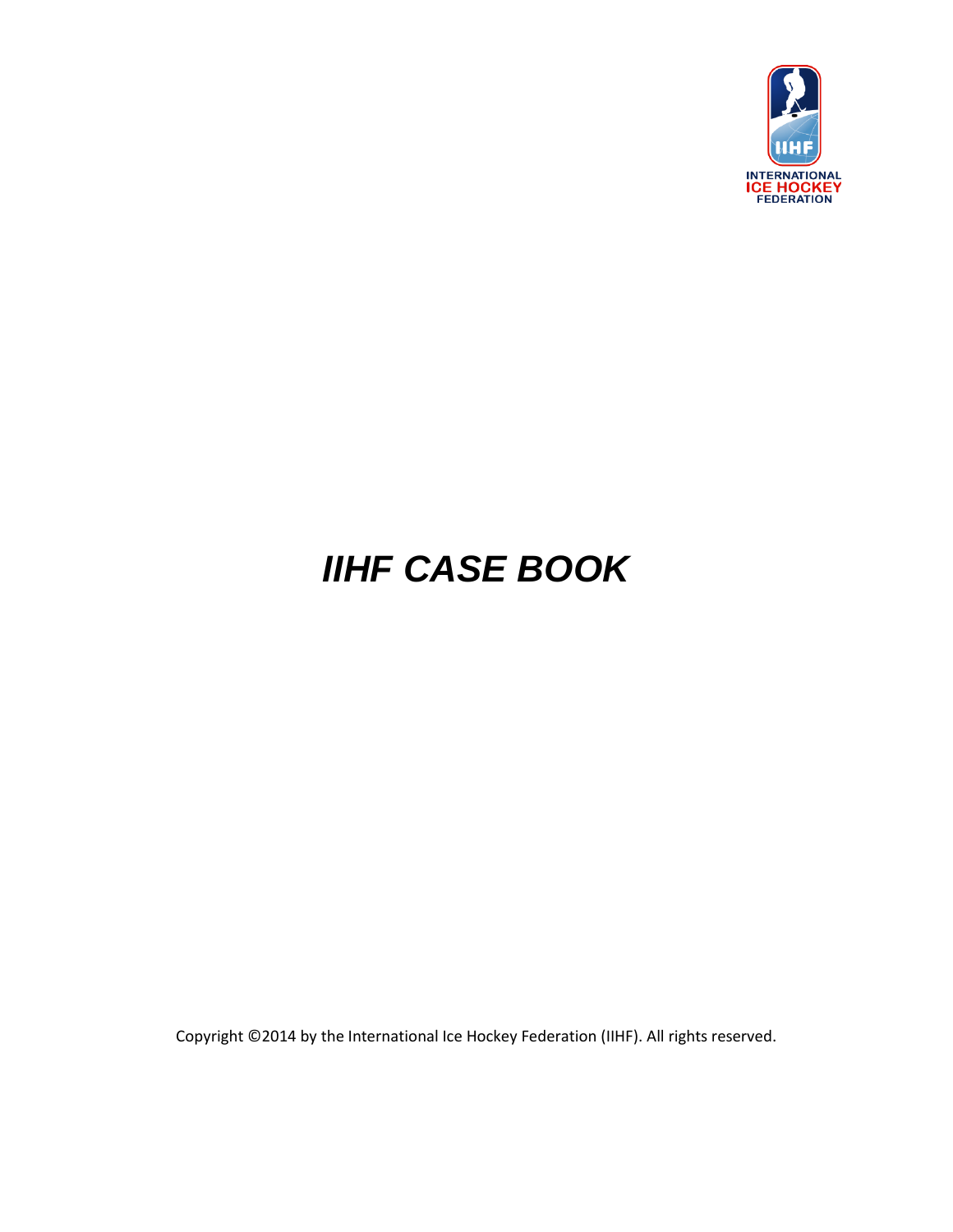

## **Contents**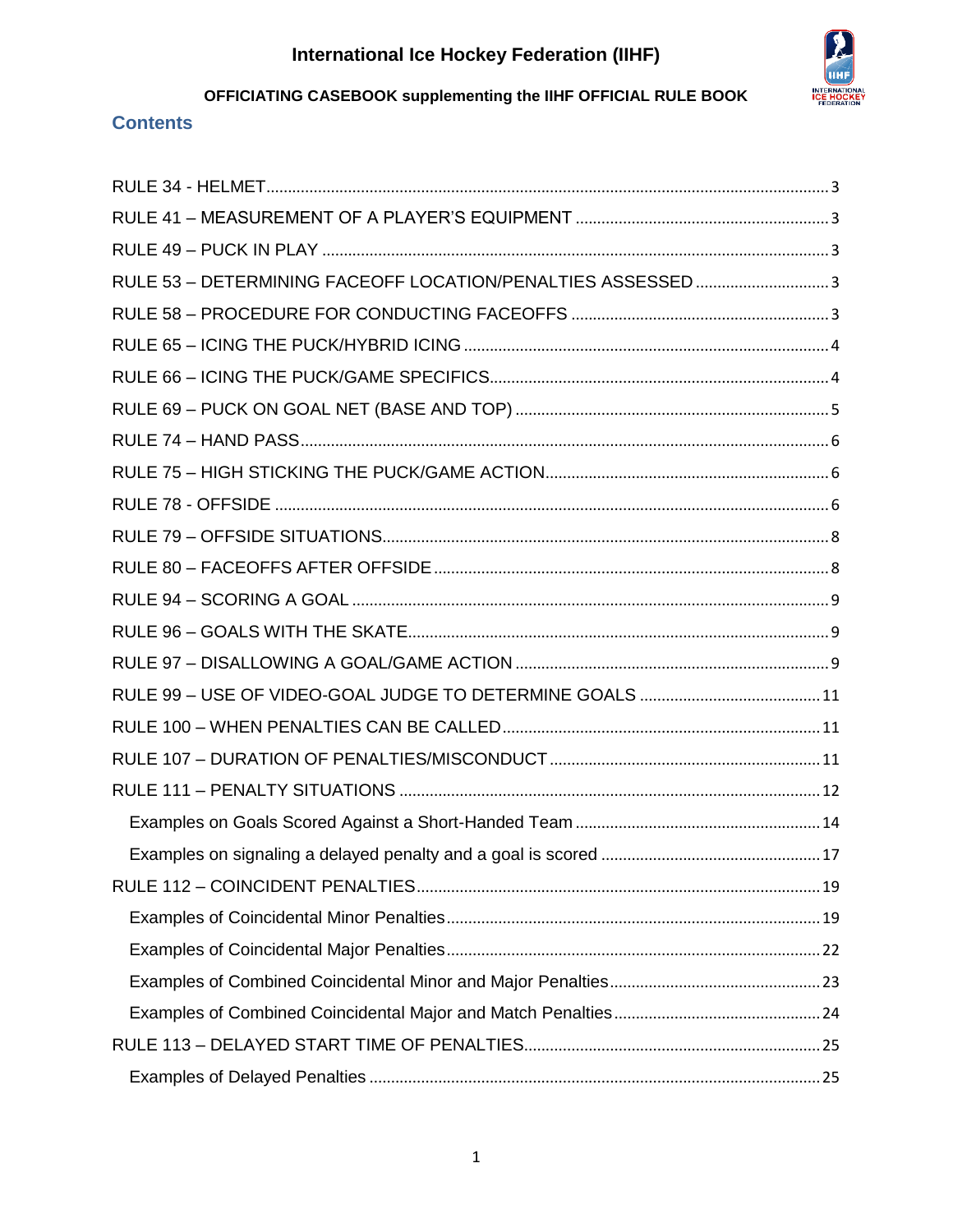

## **OFFICIATING CASEBOOK supplementing the IIHF OFFICIAL RULE BOOK**

| RULE 135 - DELAY OF GAME/SHOOTING OR THROWING THE PUCK OUT OF PLAY29  |  |
|-----------------------------------------------------------------------|--|
|                                                                       |  |
|                                                                       |  |
|                                                                       |  |
|                                                                       |  |
| RULE 175 - AWARDING A PENALTY SHOT/SKATER FALLING ON THE PUCK 33      |  |
|                                                                       |  |
|                                                                       |  |
|                                                                       |  |
|                                                                       |  |
|                                                                       |  |
| RULE 215 - DELAY OF GAME/GOALTENDER - GOING TO PLAYER's BENCH DURING  |  |
| RULE 223 - LEAVING GOAL CREASE DURING PLAYER CONFRONTATION/GOALTENDER |  |
|                                                                       |  |
|                                                                       |  |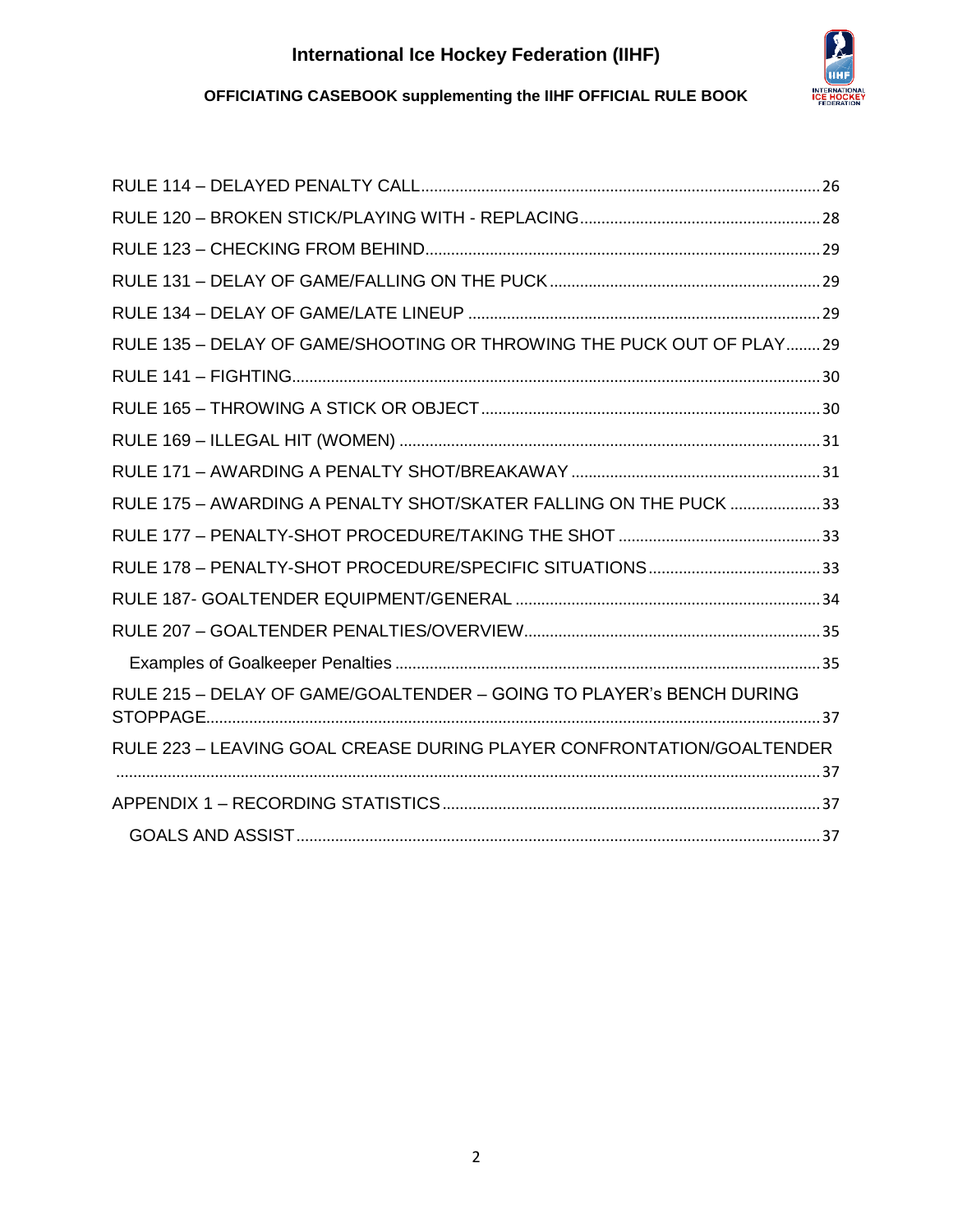

## <span id="page-3-0"></span>**RULE 34 - HELMET**

### *Situation 1*

A player is checked and his helmet strap becomes unfastened but his helmet stays on his head.

*Ruling:* The player may continue to participate in the game until the stoppage of play or until the player leaves the ice. No penalty shall be assessed to the player.

## <span id="page-3-1"></span>**RULE 41 – MEASUREMENT OF A PLAYER'S EQUIPMENT**

### *Situation 1*

A player who has just entered or exited the penalty box where he was about to serve or just served a penalty has his stick challenged regarding its legality.

**Ruling:** A player who is on the penalty box or who has returned to the playing surface is eligible to have his stick measured at any time.

## <span id="page-3-2"></span>**RULE 49 – PUCK IN PLAY**

### *Situation 1*

Team A is short-handed because of a Minor penalty. Team B is assessed a Minor penalty (delayed) in their attacking zone. Team A intentionally refrains from playing the puck in their end zone to let time run out on their own penalty.

*Ruling:* The Referee shall stop play and the faceoff shall take place at the end faceoff spot of the team assessed the penalty (Team B).

### <span id="page-3-3"></span>**RULE 53 – DETERMINING FACEOFF LOCATION/PENALTIES ASSESSED**

### *Situation 1*

On a delayed penalty, the non-offending team makes a premature substitution of the goaltender with the stoppage of play in the non-offending team's end zone.

*Ruling:* The faceoff shall take place at one of the two faceoff spots in the end zone of the team assessed the penalty.

## <span id="page-3-4"></span>**RULE 58 – PROCEDURE FOR CONDUCTING FACEOFFS**

### *Situation 1*

How should the Referee deal with players not taking the faceoff who continually change their position outside of the faceoff location?

*Ruling:* Skaters not taking the faceoff may not change position around the outside of the faceoff location once they are set, even if they are on side. The attacking skaters in his attacking part of the ice shall assume their positions first followed by the players of the defending team.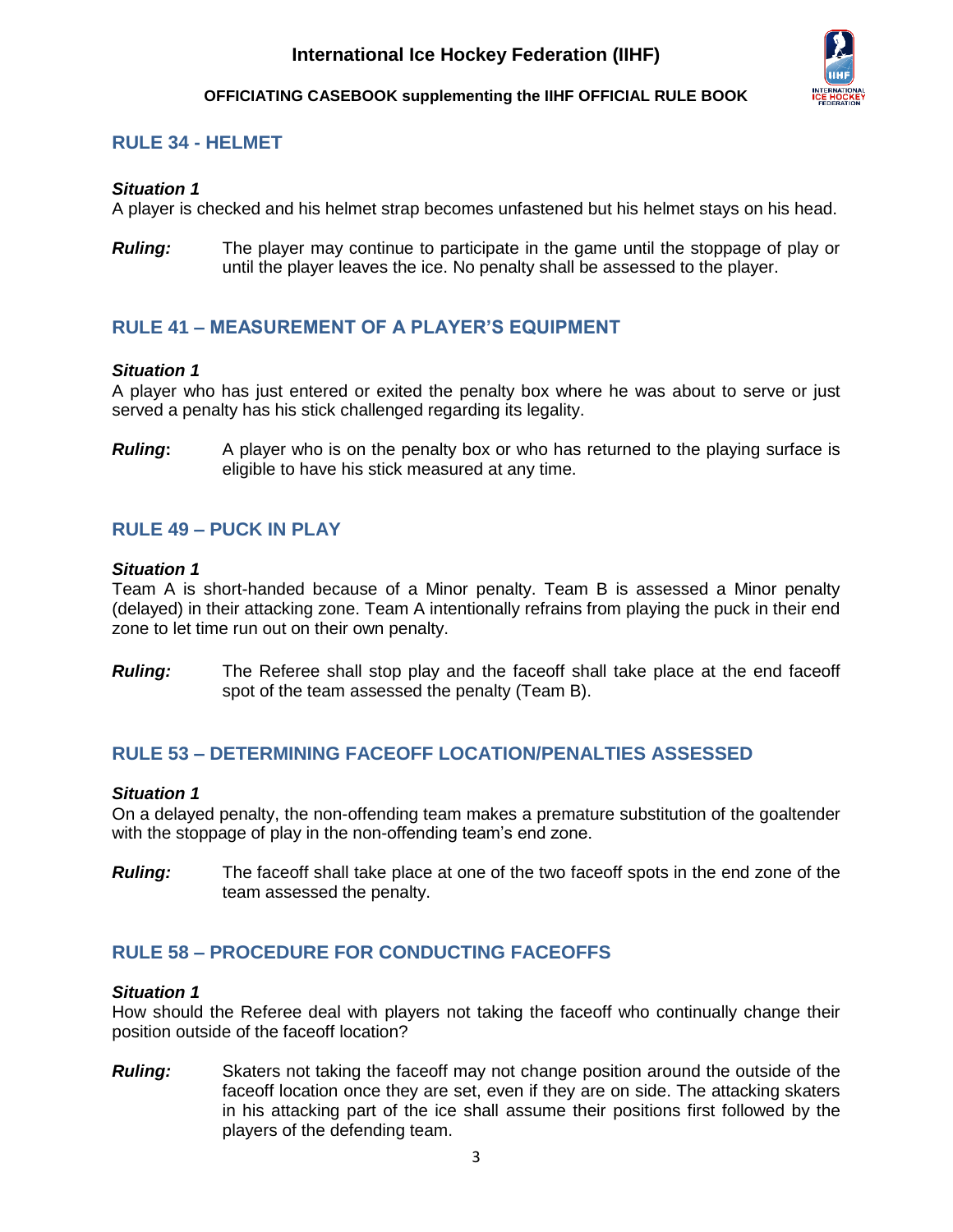

## <span id="page-4-0"></span>**RULE 65 – ICING THE PUCK/HYBRID ICING**

### *Situation 1*

A player passes the puck from behind the blue line to a teammate who is standing with both skates before the centre red line, but the puck hits the teammate's stick, which is beyond the centre red line, where it then continues down the ice and over the opponent's icing line.

*Ruling:* It is not an icing situation.

### *Situation 2*

The puck is shot by an attacking player and it hits a defending player who is before the centre red line and, after hitting the defending player, the puck continues down over the icing line of the team originally shooting the puck.

*Ruling:* It is not an icing situation.

### *Situation 3*

A player has his skates beyond the centre red line and the puck is on his stick but behind the centre red line. From this position he shoots the puck down the ice and over the icing line but does not take the puck over the red line on his stick or ''gains the line'' before the puck is released from his stick

*Ruling:* Icing will be in effect

## <span id="page-4-1"></span>**RULE 66 – ICING THE PUCK/GAME SPECIFICS**

### *Situation 1*

The puck is shot by a player of Team A from behind the centre red line and it bounces over the stick of an opposing player, who attempts to play it, or an opposing player makes an attempt to stop the puck but misses it and the puck continues down the ice and it crosses the icing line.

*Ruling:* Icing will be in effect.

### *Situation 2*

A Linesman signals a delayed offside and the defending team ices the puck.

*Ruling:* At the moment the puck crosses the blue line the delayed offside is washed out, and the icing will be in effect. (RULE 82ii)

### *Situation 3*

A goaltender with the blade of his stick just outside his goal crease moves towards the puck but his skates remain in the goal crease. When the goaltender notices that icing is going to be called, retracts his stick.

**Ruling:** The Linesman should washing out the icing. It considers that the goaltender moves towards the puck. (RULE 66 ix. 5)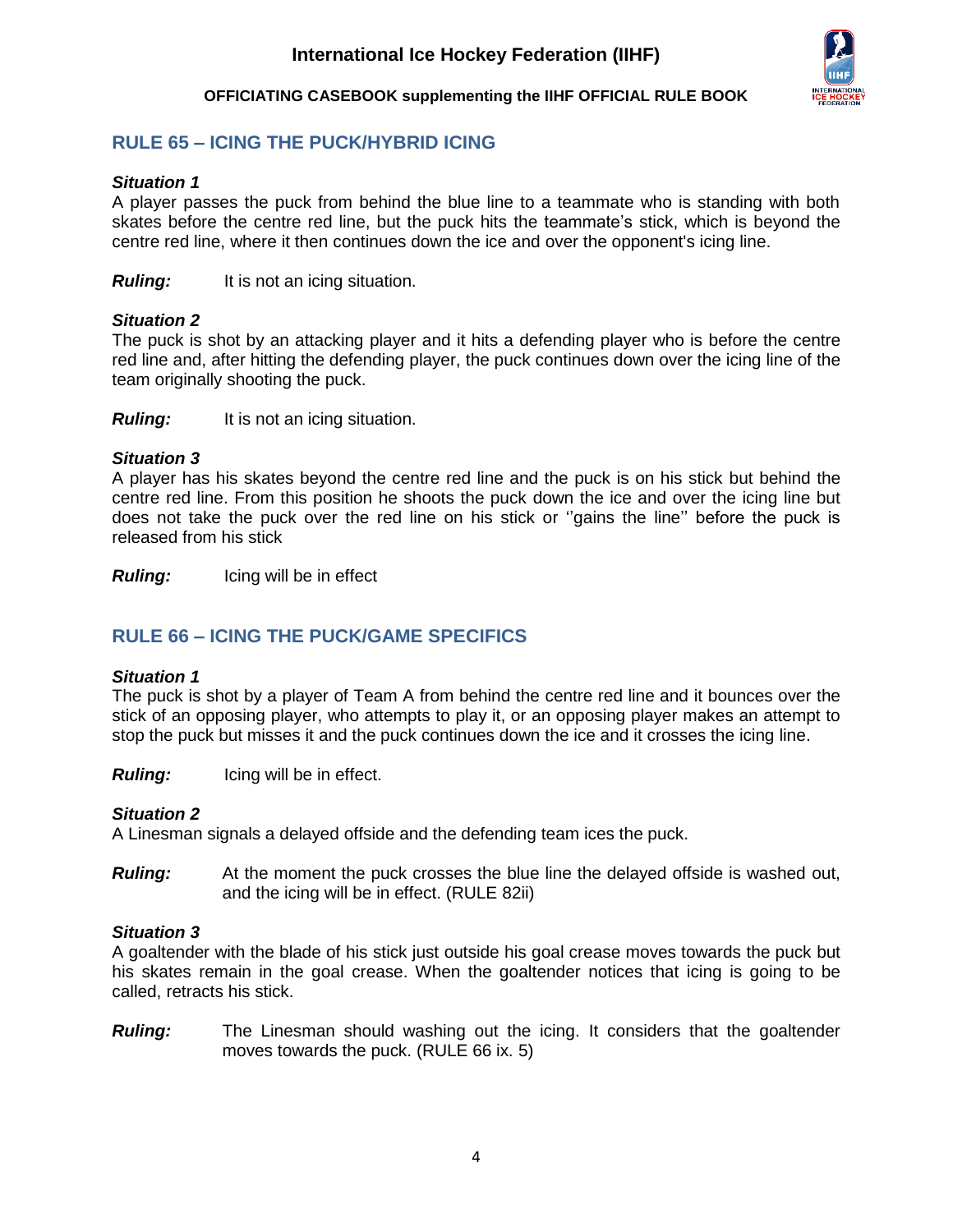

### **OFFICIATING CASEBOOK supplementing the IIHF OFFICIAL RULE BOOK**

### *Situation 4*

The puck is shot from the defending zone of Team A by player A8. The puck goes in the direction of the blue line of the attacking zone where two players, A10 and B6 are waiting for the puck. B6 is in position to play the puck, but because A10 lifts his stick, B6 cannot play the puck and it continues down the ice and crosses the icing line. Neither of these players or any others touches the puck. Is it still a hybrid icing situation and can both players still race for the puck?

*Ruling:* As A10 prevents B6 from playing the puck when B6 is in position to play the puck accordingly, the icing situation should be cancelled.

## <span id="page-5-0"></span>**RULE 69 – PUCK ON GOAL NET (BASE AND TOP)**

### *Situation 1*

The puck drops on the netting on the top of the goal net of the defending team, but before the Referee blows the whistle, a player from the attacking team knocks the puck off the top netting with his stick.

*Ruling:* The Referee shall let play continue if the action was carried out without a high sticking infraction.

### *Situation 2*

The puck drops on the netting on the top of the goal net of the defending team, but before the Referee blows the whistle, a player from the attacking team knocks the puck off the top netting with his stick and then scores a goal.

**Ruling:** If the player knocked the puck off without a high sticking infraction and he was not in the goal crease at the moment the puck dropped into the crease, the goal shall be allowed.

### *Situation 3*

The puck drops on the netting on the top of the goal net of the defending team, but before the Referee blows the whistle, a player on the attacking team knocks the puck off the top netting with his stick from inside the goal net and then scores a goal.

**Ruling:** If the player knocked the puck off without a high sticking infraction and he was not in the goal crease at the moment the puck dropped into the crease, the goal shall be allowed.

### *Situation 4*

A player standing behind the centre red line shoots the puck and it lands on the netting on top of the goal net as a result of the direct shot or a rebound from the end zone boards or protective glass. Neither team wants to play the puck. The Referee blows his whistle to stop the play. Where is the ensuing face-off?

*Ruling:* The ensuring faceoff should take place at the nearest face off spot to where the puck was shot.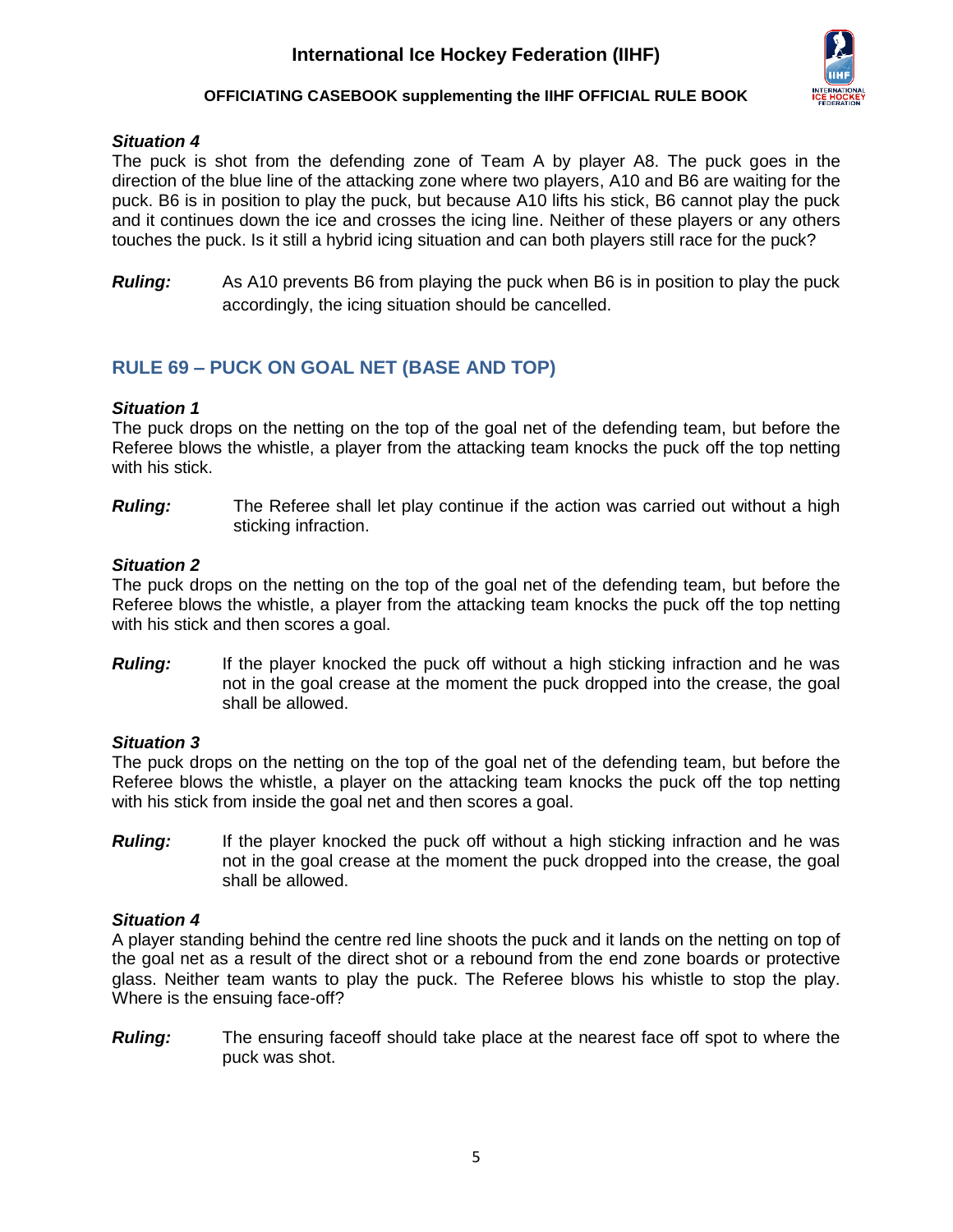

## <span id="page-6-0"></span>**RULE 74 – HAND PASS**

### *Situation 1*

A6 bats the puck using his hand. It hits the opposing goaltender, rebounds out and is picked up by A10, a teammate of the player that first batted the puck.

*Ruling:* Play shall be stopped as the goaltender was not in control and possession of a puck. (RULE 7, Control/Possession of the Puck)

### *Situation 2*

A6 bats the puck using his hand. It hits the body of A10 and is then picked up by an opposing player.

*Ruling:* Play shall not be stopped unless the teammate of the player that initially hit the puck gains possession and control of the puck.

### *Situation 3*

A6 in his defending zone bats the puck with his hand from his own defending zone towards the neutral zone. The puck contacts an opposing player in the neutral zone. The opposing player does not gain possession or control of the puck. The puck is then taken by A10 in the neutral zone

*Ruling:* Play shall be stopped as the opposing player was not in control and possession of a puck. (RULE 7, Control/Possession of the Puck)

## <span id="page-6-1"></span>**RULE 75 – HIGH STICKING THE PUCK/GAME ACTION**

### *Situation 1*

B6 makes contact with the puck using a high stick. The puck then bounces off the chest of the goaltender of Team A. Can another player from Team B now play the puck since it was touched by a member of Team A?

*Ruling:* No. Deflections off of the opposing goaltender do not constitute possession and control of the puck and therefore the play must be stopped.

### <span id="page-6-2"></span>**RULE 78 - OFFSIDE**

### *Situation 1*

A player has one skate on the blue line or in the neutral zone and one skate in the attacking zone at the instant that the puck completely crosses the blue line.

*Ruling:* It is not offside.

### *Situation 2*

A player has both skates in the neutral zone but his stick is in the attacking zone at the instant that the puck completely crosses the blue line.

**Ruling:** It is not offside.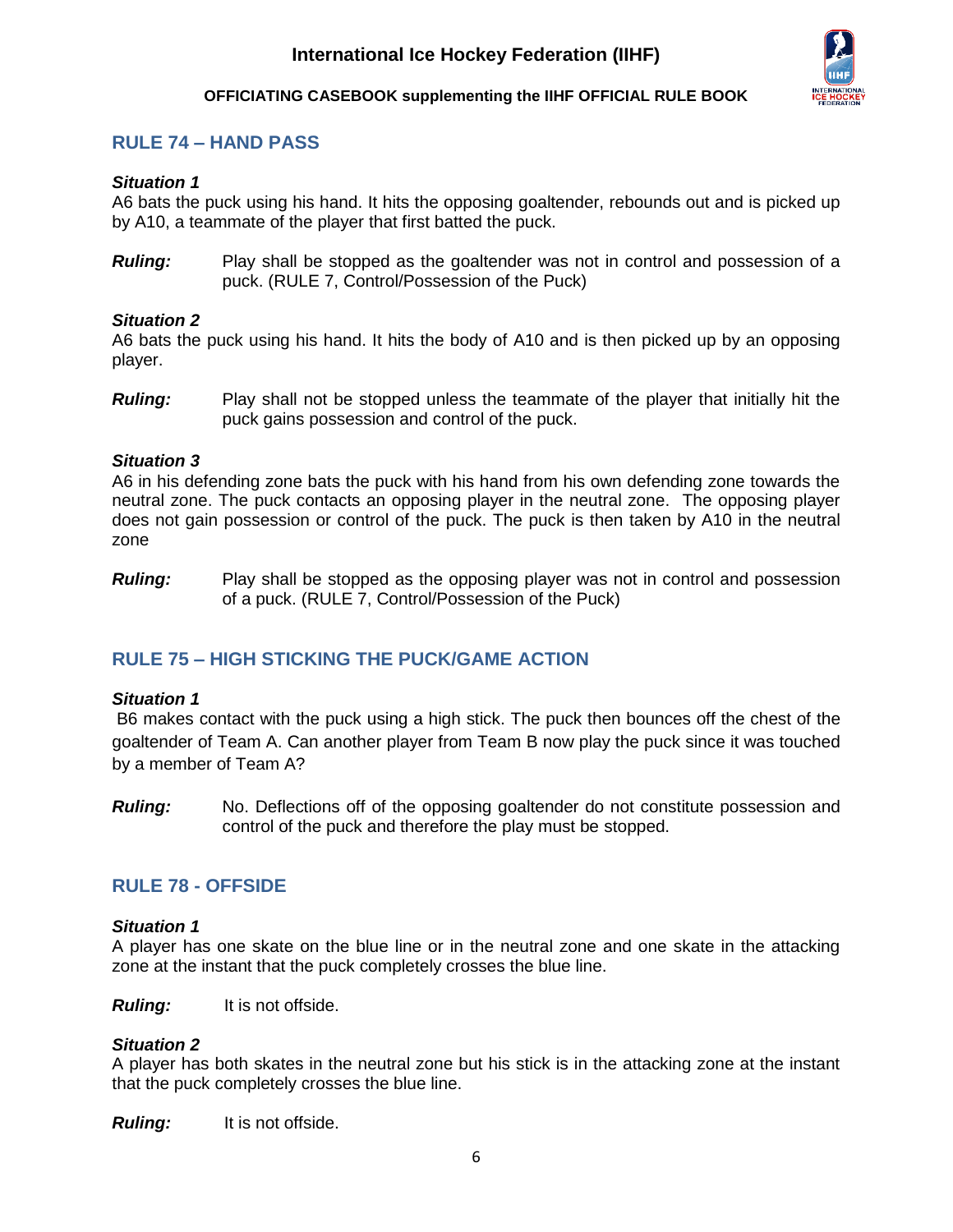

### *Situation 3*

A player has one skate raised above the blue line or above the neutral zone (over top of, but not touching the ice) and one skate in the attacking zone at the instant that the puck completely crosses the blue line.

**Ruling:** It is offside because the skate in contact with the ice precedes the puck into the attacking zone.

### *Situation 4*

A player has both skates completely positioned in the attacking zone at the instant that the puck crosses the blue line.

*Ruling:* It is offside.

### *Situation 5*

A player in the neutral zone shoots the puck down the ice and another player from the same team precedes the puck across the attacking blue line but does not play the puck.

*Ruling:* The skater is in a delayed offside position. When the skater clears the attacking zone his team will then be eligible to play the puck.

### *Situation 6*

A player has one skate in the neutral zone and one skate on the blue line at the instant that the puck completely crosses the blue line.

*Ruling:* It is not offside.

### *Situation 7*

A player has both skates completely situated in the attacking zone but the puck is still on the blue line.

*Ruling:* It is not offside until the puck completely crosses the blue line.

### *Situation 8*

A player with both skates situated entirely in the attacking zone receives a pass from a teammate. He stops the puck with his stick before the puck crosses the line and then pulls it over the blue line.

**Ruling:** It is offside. A player shall have at least one skate in the neutral zone or on the blue line before advancing the puck into the attacking zone.

### *Situation 9*

An attacking player has both skates completely in the attacking zone. . A teammate in the neutral zone shoots the puck but it hits an opposing player also in the neutral zone, deflects off of his body or stick and then the puck crosses the blue line into the attacking zone.

*Ruling:* It is offside.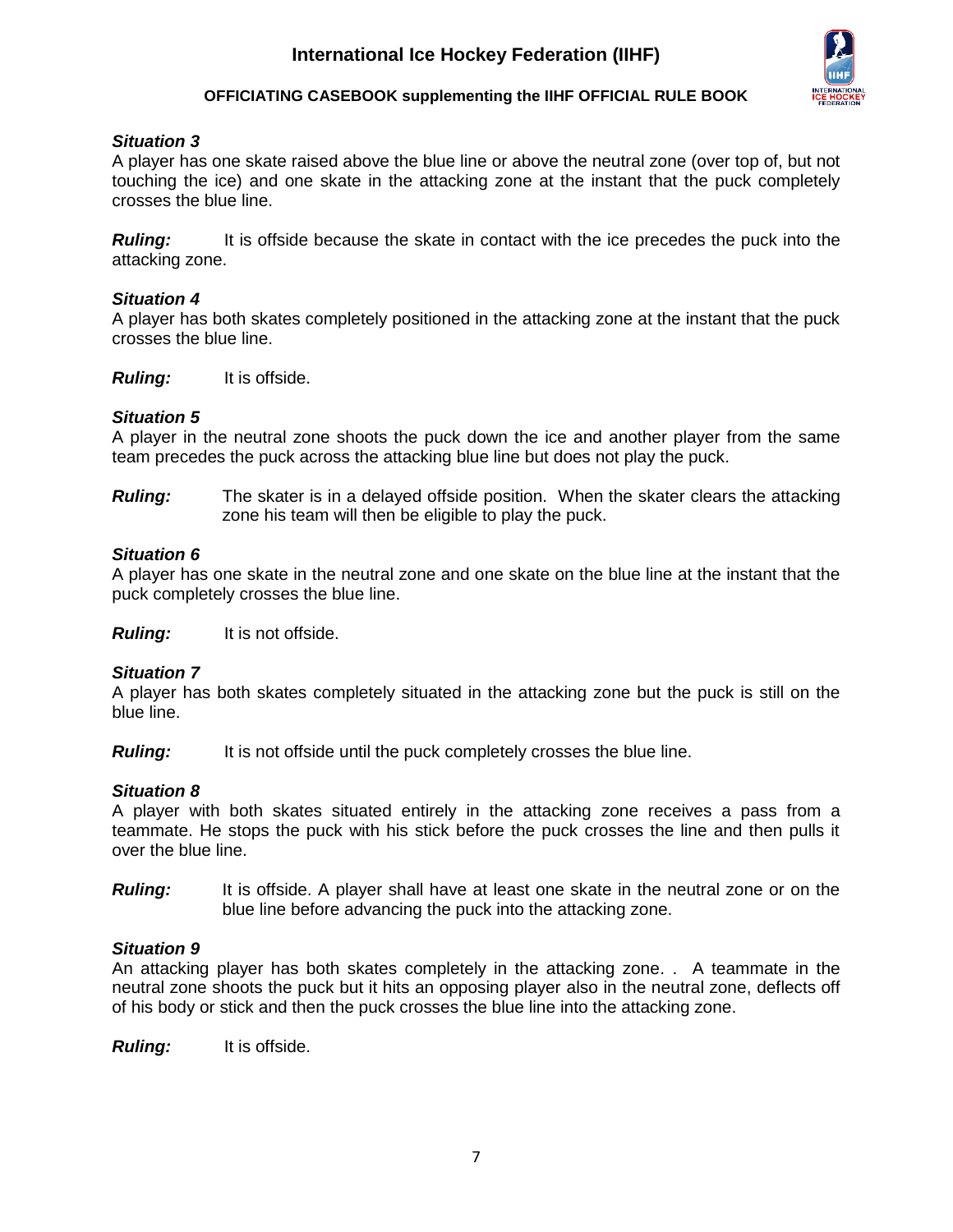

### *Situation 10*

An attacking player has both skates completely in the attacking zone, while an opposing player who has possession of the puck in the neutral zone shoots, passes or carries the puck back into his defending zone while the attacking player is still in the zone.

*Ruling:* It is not offside.

### *Situation 11*

The attacking team has possession of the puck in the attacking zone. The puck is partially on the blue line and partially in the neutral zone. The attacking skater then moves the puck into the attacking zone.

**Ruling:** It is not offside, as the puck must completely cross the blue line and be in the neutral zone

### *Situation 12*

An attacking player, straddling the blue line, takes a pass on his stick in the neutral zone. He then brings the skate that was in the neutral zone over the blue line while the puck is still on his stick in the neutral zone and pulls the puck over the blue line.

*Ruling:* It is offside.

### *Situation 13*

An attacking player with both skates completely positioned in the attacking zone, receives a pass from a teammate in the neutral zone. He stops the puck with his stick before the puck crosses the blue line, then skates up with one skate on the blue line, holds his skate on the line, and pulls the puck over the blue line while his skate is still on the line.

*Ruling:* It is not offside.

## <span id="page-8-0"></span>**RULE 79 – OFFSIDE SITUATIONS**

### *Situation 1*

A defending player shoots the puck out of his defending zone and the puck completely crosses the blue line. The puck then deflects off of any player of either team in the neutral zone and comes back into the defending zone while an attacking skater is still in the attacking zone.

*Ruling:* It is offside, as it is not considered a pass.

### <span id="page-8-1"></span>**RULE 80 – FACEOFFS AFTER OFFSIDE**

### *Situation 1*

A Linesman makes an error on an offside play and stops the play. Where should the following faceoff take place?

**Ruling:** If a Linesman makes an error on an offside play and stops play, the face-off should still take place at the face-off spot following the offside situation procedure.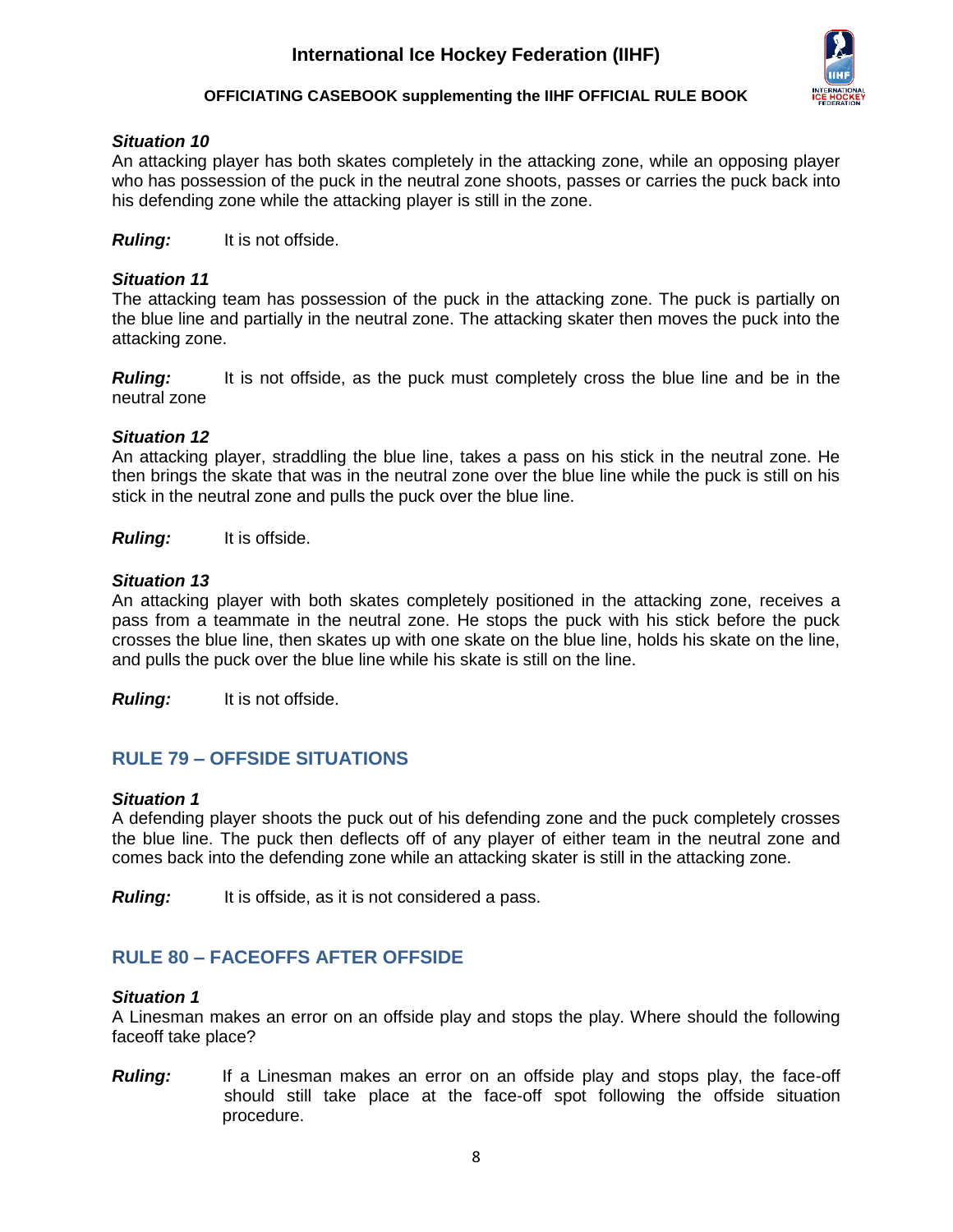

## <span id="page-9-0"></span>**RULE 94 – SCORING A GOAL**

### *Situation 1*

A goal is scored but during the review, the Referee is notified that the clock stopped and was not running when the goal was scored.

*Ruling:* The goal shall count provided that the period was not over. The Referee, in discussion with the Linesmen and the Timekeeper, shall determine the length of time that the clock was not running and make the necessary adjustment. If neither the Referee nor the off-ice officials can determine the time adjustment, the game shall continue using the present time on the clock.

### *Situation 2*

A player from his defending half of the ice shoots the puck into the opponent's goal.

*Ruling:* The goal shall be allowed.

### *Situation 3*

The puck is shot and hits the helmet or any part of the body of an attacking player before entering the net.

*Ruling:* The goal shall be allowed provided there was no deliberate re-direction of the puck by the head or any part of the body of the opposing player.

### *Situation 4*

A defending player puts the puck into his goal net while an attacking player is standing in the goal crease.

*Ruling:* The goal shall be allowed.

## <span id="page-9-1"></span>**RULE 96 – GOALS WITH THE SKATE**

### *Situation 1*

An attacking player turns his skate to direct the puck into the goal net.

*Ruling:* The goal shall be allowed provided there was no distinct kicking action.

### *Situation 2*

The puck contacts the moving skate of an attacking player and goes into the goal net.

*Ruling:* The goal shall be allowed provided there was no distinct kicking action.

### <span id="page-9-2"></span>**RULE 97 – DISALLOWING A GOAL/GAME ACTION**

### *Situation 1*

An attacking player bats the puck with his hand and it deflects off of any player (attacking or defending), his stick or skates, the goaltender or game official into the goal net

*Ruling:* No goal shall be allowed (RULE 74vi).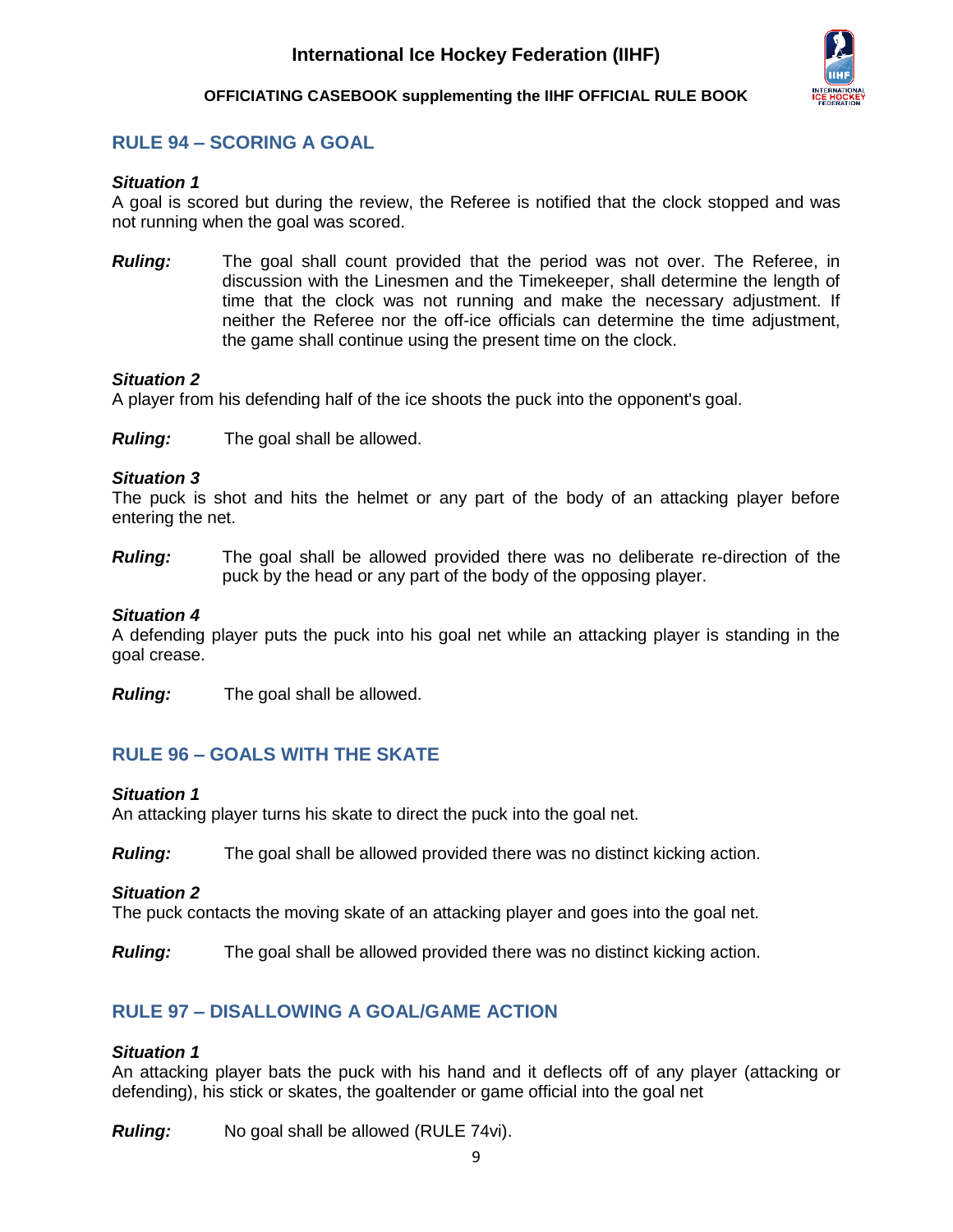

### *Situation 2*

An attacking player deliberately bats the puck with his hand. It deflects off of the opposing goalkeeper to a teammate who then shoots the puck into the goal net.

*Ruling:* No goal shall be allowed. The Referee should stop the play for hand pass violation as the goaltender was not in control and possession of a puck. (RULE 74vi; RULE 7, Control/Possession of the Puck)

### *Situation 3*

An attacking player deliberately bats the puck with his hand. It deflects off of the opposing goaltender, deflects off of another defending player to another attacking player who then shoots the puck into the goal net.

*Ruling:* No goal shall be allowed. The Referee should stop the play for hand pass violation as both the goaltender and another defending player were not in control and possession of a puck. (RULE 74vi; RULE 7, Control/Possession of the Puck)

### *Situation 4*

An attacking player bats the puck using his hand. The puck then hits the shaft of the stick of a teammate and then goes directly into the goal net of the opposing team.

*Ruling:* No goal shall be allowed (RULE 74vi)

### *Situation 5*

The puck contacts the elevated stick of an attacking player at a location on the stick above the height of the crossbar and then hits the body of a player and goes into the goal net.

*Ruling:* No goal shall be allowed.

### *Situation 6*

The puck contacts the elevated stick of an attacking player at a location on the stick above the height of the crossbar and then deflects off of a player, goaltender or game official into the goal net.

*Ruling:* No goal shall be allowed.

### *Situation 7*

A defending player directs the puck into his own goal net while an attacking player is standing in the goal crease. What should be Referee decision if:

- a) The attacking player initiates contact with the goaltender
- b) The attacking player in no way affects the goaltender's ability to make the save

*Ruling:* a) The goal is disallowed and attacking player assessed an appropriate penalty b) The goal is allowed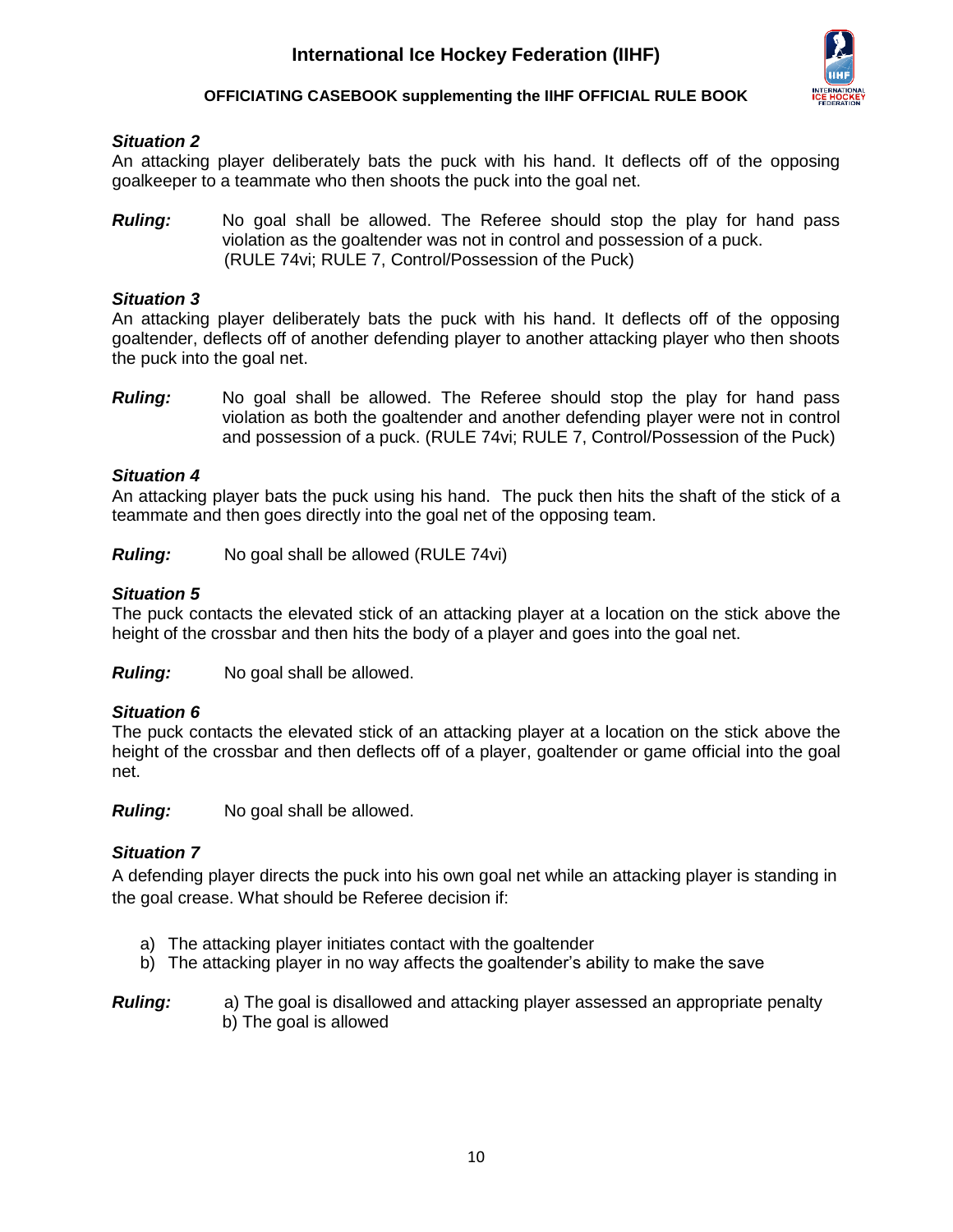

## <span id="page-11-0"></span>**RULE 99 – USE OF VIDEO-GOAL JUDGE TO DETERMINE GOALS**

### *Situation 1*

What video reviews cannot be requested by the Referee?

### *Ruling:*

No video review can be requested by the Referee on the following situations:

- a. Whether or not the puck entered the goal net before or after whistle
- b. If an attacking player was in the crease when the puck entered the goal net
- c. If the goal net became dislodged during a Penalty-Shot or a Penalty-Shot **Shootout**
- d. If a second shot was attempted as a result of a rebound during a Penalty Shot or a Penalty-Shot Shootout.

## <span id="page-11-1"></span>**RULE 100 – WHEN PENALTIES CAN BE CALLED**

- 1. Linesmen do not have the authority to report Butt-Ending infractions to the Referee when a Double Minor penalty is to be assessed. However, they shall give their observations at any time when requested by the Referee.
- 2. Linesmen cannot stop play to call a Double Minor penalty for High Sticking, which may have resulted in an injury. However, they shall give their observations at any time when requested by the Referee.
- 3. Linesmen do not have the authority to report Spearing infractions to the Referee when a Double Minor penalty is to be assessed. However, they may give their observations at any time when requested by the Referee.

### *Situation 1*

A delayed penalty is signaled against Team A, and a subsequent infraction by Team A that would call for a Bench Minor penalty, is observed by the Linesman.

**Ruling:** A Linesman cannot stop play and no signal is to be given. The Linesman shall report the infraction to the Referee at the first stoppage of play.

### <span id="page-11-2"></span>**RULE 107 – DURATION OF PENALTIES/MISCONDUCT**

### *Situation 1*

A player is assessed a Misconduct penalty and, while in the penalty bench, he is assessed another Misconduct.

*Ruling:* He shall be assessed a Game Misconduct for the second Misconduct. On the Official Game Sheet he shall be assessed 10 minutes for the first Misconduct and 20 minutes for the Game Misconduct. The second Misconduct is not recorded, as it becomes an automatic Game Misconduct.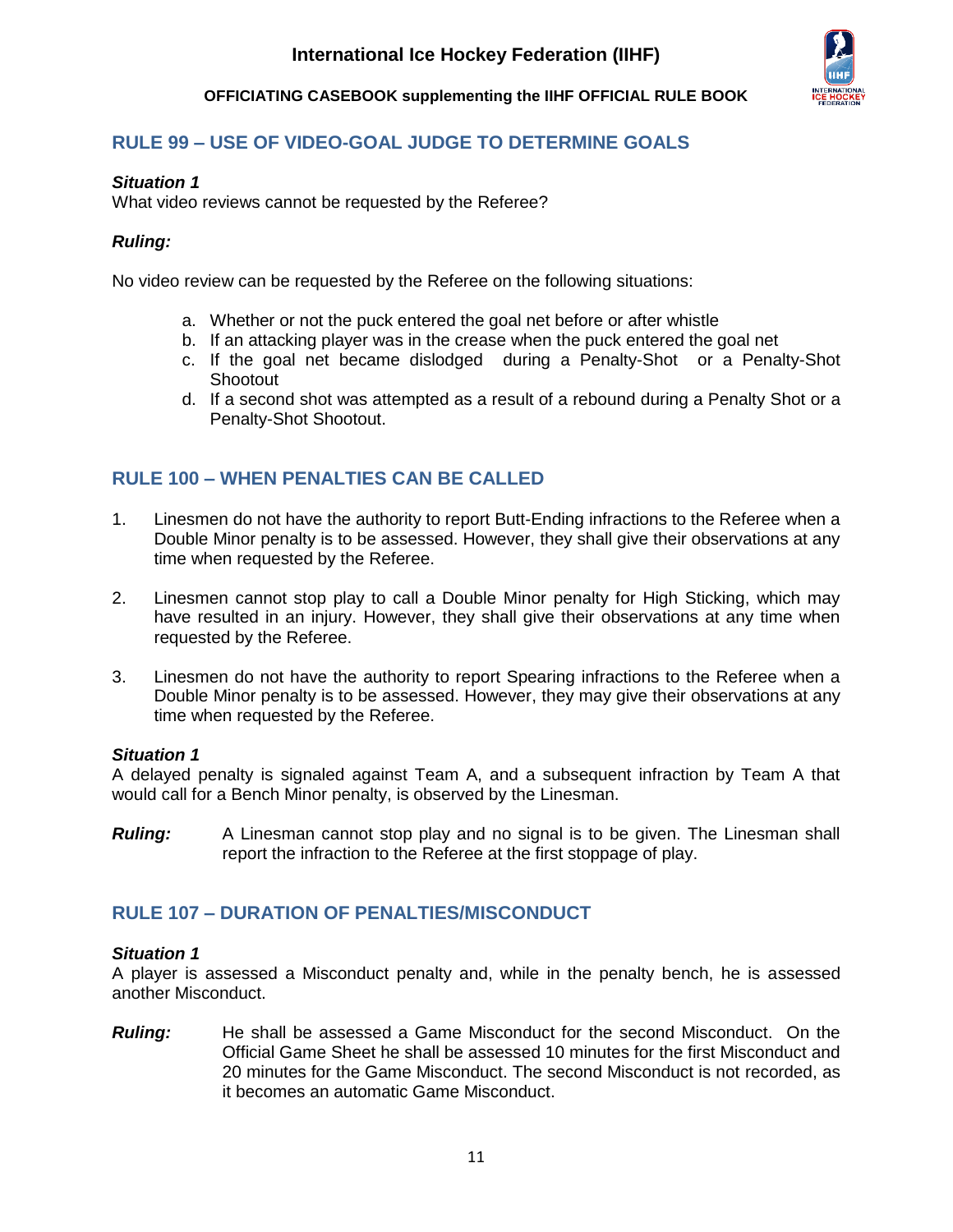

## <span id="page-12-0"></span>**RULE 111 – PENALTY SITUATIONS**

Three questions shall be asked with reference to a Minor penalty:

- Is the team serving a Minor penalty?
- Is the team below the numerical strength of the opposing team on the ice due to a Minor or a Bench Minor Penalty?
- Is a goal scored against the team?

If the answer to all three questions is yes, the first Minor or Bench Minor penalty being served expires after the goal has been scored, except if the goal is scored on the Penalty Shot or unless otherwise expressly provided by RULE 111.

### *Situation 1*

Team A is assessed a Bench Minor penalty for Too Many Men on the Ice. At the same stoppage of play, Team A requests a stick measurement of a Team B player and the stick is found to be legal, resulting in a second Bench Minor penalty to Team A.

*Ruling:* One player from Team A shall serve both Minor penalties (2 + 2 minutes).

### *Situation 2*

A5 assessed a delayed Minor Penalty for hooking. On the stoppage of the play Team A is assessed a Bench Minor Penalty.

**Ruling:** A5 shall serve his Minor Penalty. Team A shall designate another player to serve the Bench Minor and the teams will play 5 on 3.

### *Situation 3*

A delayed penalty is signaled against a team already short-handed by reason of one or more minor or bench minor penalties and the signaled penalty would result in the awarding of a Penalty Shot. But before the Referee can stop a play to award the Penalty Shot, the nonoffending team scores a goal. What shall be the Referee's decision?

*Ruling:* The signaled penalty (that would have resulted in a Penalty Phot) shall be assessed as a minor (double minor, major or match) penalty and the first of the minor penalties already being served shall automatically terminate under RULE 111ii.

### *Situation 4*

Team A is short-handed because of a Minor penalty and the Referee signals a delayed Major penalty against that team, but Team B scores a goal before the stoppage of play.

*Ruling:* The first Minor penalty being served is terminated (RULE 111ii) and the Referee shall still assess the Major plus automatic Game Misconduct penalty to the offending player.

### *Situation 5*

A player is assessed a Major plus a Game Misconduct penalty and then a Match penalty for another incident either before or after the whistle.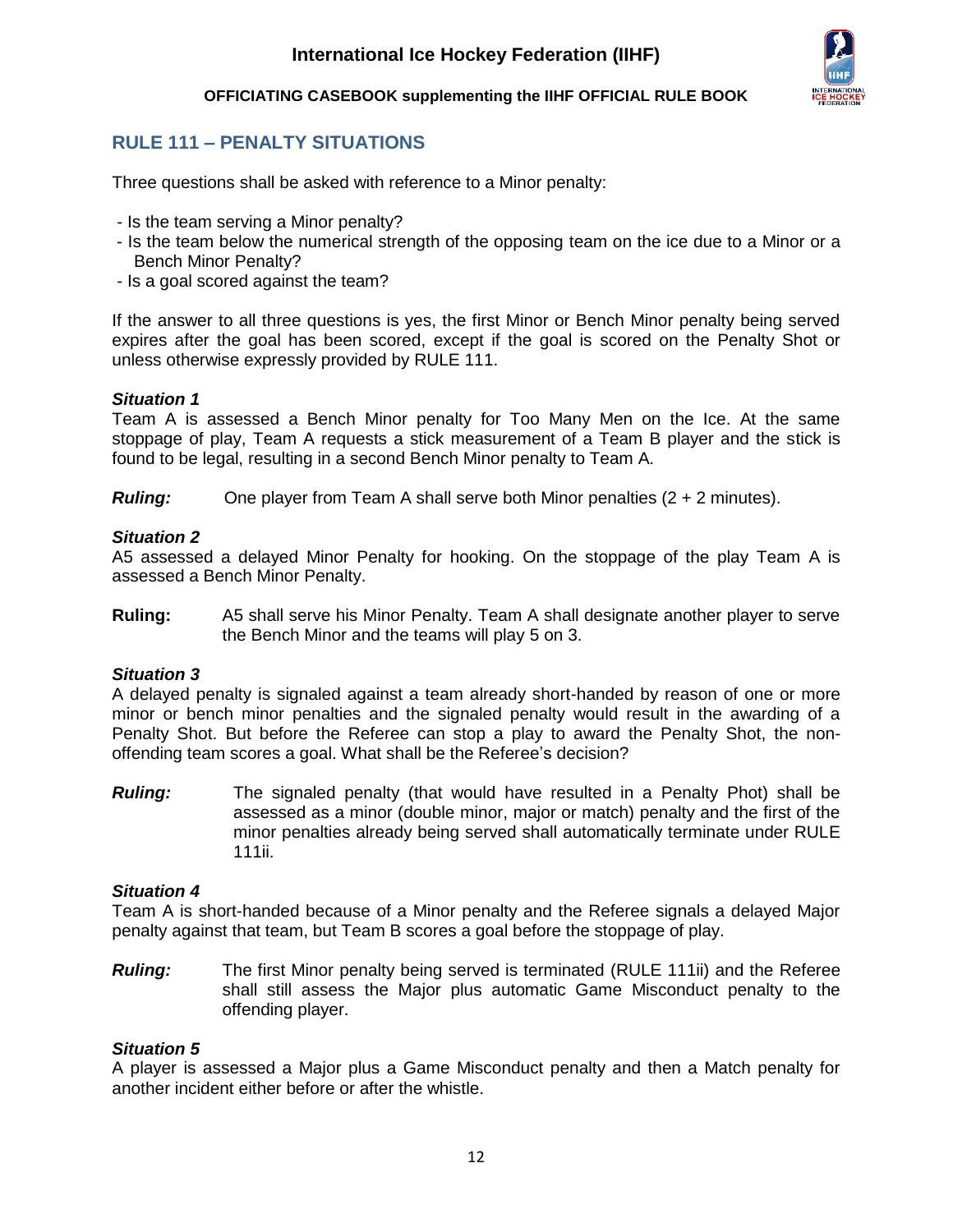

*Ruling*: The team is required to place one player in the penalty bench for 10 minutes, during which the team will play short-handed. On the Official Game Sheet, 5 minutes plus 20 minutes plus 25 minutes are recorded against the player.

### *Situation 6*

A team official is assessed a Match penalty

**Ruling:** If a team official is assessed a Match penalty, the remaining team staff must designate, through the captain, a player to serve the 5 minute time penalty in the penalty bench. The team shall play short-handed during this time unless other situations arise that are covered by other rules.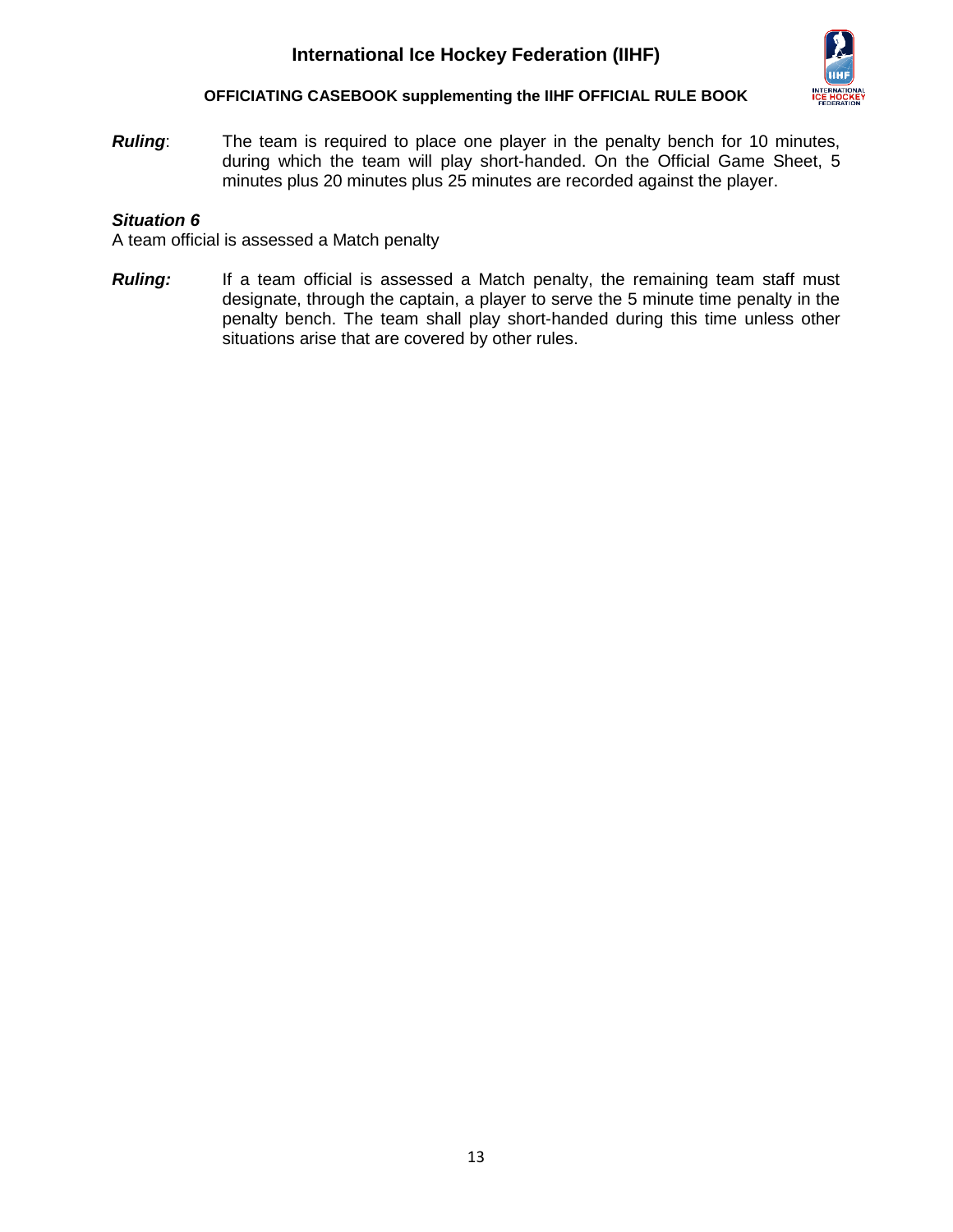

## **Examples on Goals Scored Against a Short-Handed Team**

<span id="page-14-0"></span>

|    | Team A                                                                                                                                                                                                 |                    | Team B                                                                |                      |
|----|--------------------------------------------------------------------------------------------------------------------------------------------------------------------------------------------------------|--------------------|-----------------------------------------------------------------------|----------------------|
| 1. | A6 - 2 minutes<br>A9 - 2 minutes                                                                                                                                                                       | at 3:00<br>at 3:30 | B11 - 2 minutes<br>Goal                                               | at 3:00<br>at 4:00   |
|    | At 3:00 teams play 4 on 4<br>$\bullet$<br>At 3:30 teams play 3 on 4<br>$\bullet$<br>A9 returns at 4:00                                                                                                 |                    |                                                                       |                      |
| 2. | A6 - 2 minutes at 3:30<br>A9 - 2 minutes at 4:00                                                                                                                                                       |                    | B11 - 2 minutes<br>Goal                                               | at 3:00<br>at 4:30   |
|    | A6 returns at 4:30<br>٠                                                                                                                                                                                |                    |                                                                       |                      |
| 3. | $A6 - 2$ minutes<br>$A9 - 5$ minutes + GM                                                                                                                                                              | at 3:00<br>at 3:30 | $B11 - 2$ minutes<br>Goal                                             | at $3:00$<br>at 4:00 |
|    | At 3:00 teams play 4 on 4<br>$\bullet$<br>At 3:30 teams play 3 on 4<br>$\bullet$<br>A9 is out of the game<br>$\bullet$<br>$\bullet$<br>5 minutes time penalty for A9<br>No player returns at 4:00<br>٠ |                    | Team A must put a substitute player in the penalty bench to serve the |                      |
| 4. | $AG - 5$ minutes + GM<br>$A9 - 2$ minutes                                                                                                                                                              | at 3:00<br>at 3:30 | $B11 - 2$ minutes<br>Goal                                             | at 3:00<br>at 4:00   |
|    | At 3:00 teams play 4 on 4<br>$\bullet$<br>A6 is out of the play<br>$\bullet$<br>5 minutes time penalty for A6<br>At 3:30 teams play 3 on 4<br>A9 returns at 4:00<br>$\bullet$                          |                    | Team A must put a substitute player in the penalty bench to serve the |                      |
| 5. | $AG - 5$ minutes + GM<br>$A9 - 2$ minutes                                                                                                                                                              | at 3:00<br>at 3:00 | $B11 - 2$ minutes<br>Goal                                             | at 3:00<br>at 4:00   |
|    | At 3:00 teams play 4 on 5<br>$\bullet$<br>A6 is out of the play<br>$\bullet$<br>$\bullet$                                                                                                              |                    | Team A must put a substitute player in the penalty bench to serve the |                      |

- 5 minutes time penalty for A6
- No player returns at 4:00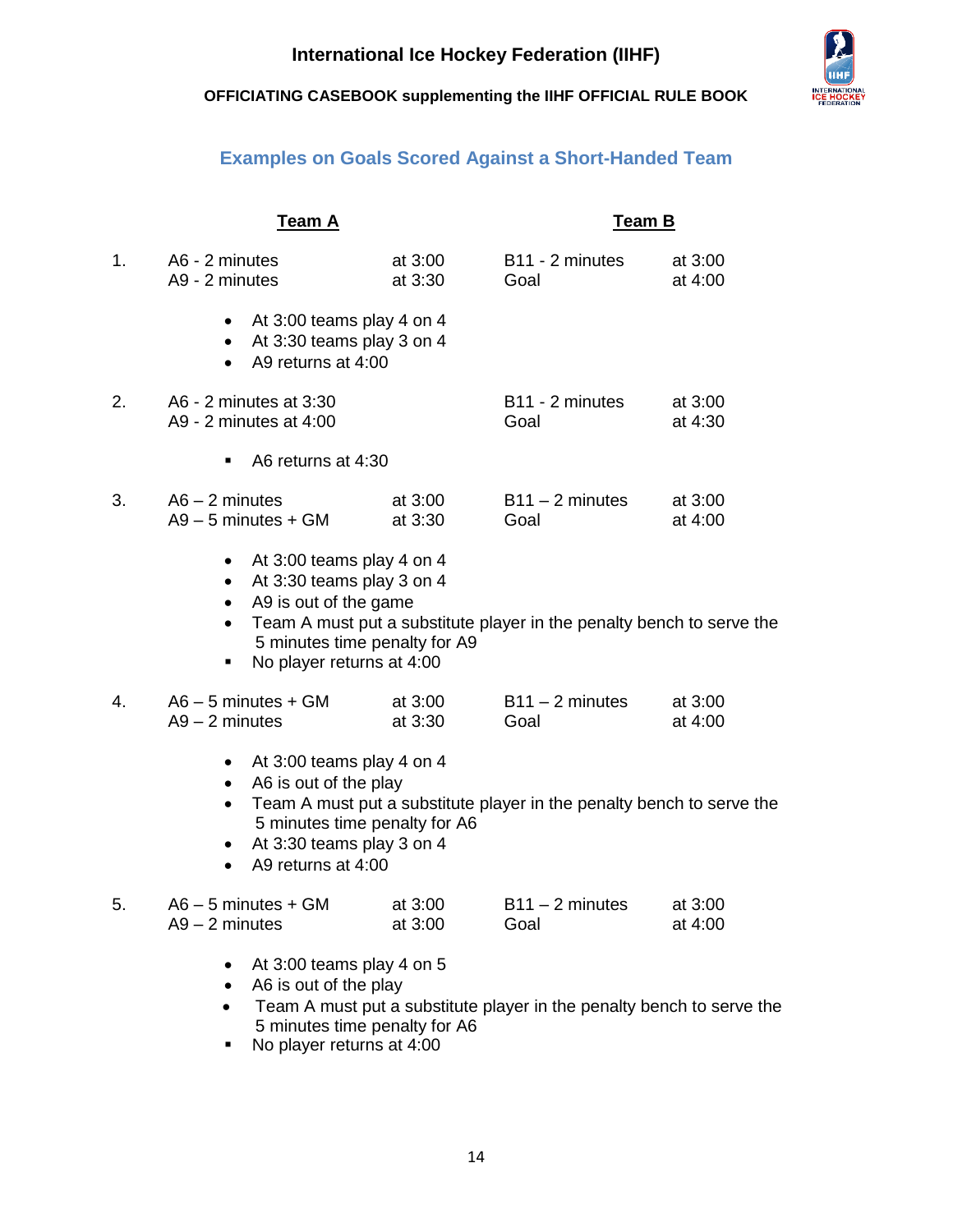

## **OFFICIATING CASEBOOK supplementing the IIHF OFFICIAL RULE BOOK**

|     | <u>Team A</u>                                                                                                                                                                                                                                                                                                                                                                    |                                          | <b>Team B</b>                 |                      |
|-----|----------------------------------------------------------------------------------------------------------------------------------------------------------------------------------------------------------------------------------------------------------------------------------------------------------------------------------------------------------------------------------|------------------------------------------|-------------------------------|----------------------|
| 6.  | $A6 - 2 + 5$ minutes + GM<br>A9 - 2 minutes                                                                                                                                                                                                                                                                                                                                      | at 4:00<br>at 8:00                       | Goal at 9:15                  |                      |
|     | A6 out of the game<br>$\bullet$<br>Team A must put a substitute player in the penalty bench to serve penalties<br>for A6<br>A9 returns at 9:15, as the Minor to A9 is the first Minor being served<br>٠                                                                                                                                                                          |                                          |                               |                      |
| 7.  | $A6 - 2 + 5$ minutes + GM<br>A9 - 2 minutes                                                                                                                                                                                                                                                                                                                                      | at 4:00<br>at 9:10                       | Goal at 9:15                  |                      |
|     | A6 out of the game<br>$\bullet$<br>Team A must put a substitute player in the penalty bench to serve penalties<br>for A6<br>Substitute player for A6 returns at 9:15, as his Minor was the first Minor being<br>٠<br>served                                                                                                                                                      |                                          |                               |                      |
| 8.  | A7 - 5 minutes + GM<br>A11 - 5 minutes + GM<br>A12 - 2 minutes                                                                                                                                                                                                                                                                                                                   | at 3:00<br>at 3:10<br>at 4:00            | Goal at 4:30                  |                      |
|     | A7 and A11 are out of the game<br>Team A must put a substitute players in the penalty bench to serve the<br>$\bullet$<br>5 minutes time penalty for A7 and A11<br>No player returns as the Minor to A12 is not being served at the time of goal<br>٠                                                                                                                             |                                          |                               |                      |
| 9.  | A4 - 2 minutes<br>A7 - 2 minutes<br>A9 - 2 minutes                                                                                                                                                                                                                                                                                                                               | at 10:00<br>at 10:30<br>Goal<br>at 11:00 | B8 - 2 minutes                | at 11:00<br>at 12:10 |
|     | At 11:00 teams play 3 on 5, as the Minors to B8 and A9 cancel out<br>٠<br>A4 returns to the ice at 12:00 and the teams play 4 on 5 with the Minor to A7<br>being the only penalty on the clock<br>A7 returns on the goal at 12:10                                                                                                                                                |                                          |                               |                      |
| 10. | A9 - 5 minutes + GM<br>A6 - 2 minutes                                                                                                                                                                                                                                                                                                                                            | at 3:00<br>at 3:30<br>Goal               | $B11 - 2 + 2$ minutes at 3:30 | at 4:30              |
|     | Player A9 out of the play<br>Team A must put a substitute player in the penalty bench to serve<br>5 minutes for A9<br>At 3:30 teams play 4 on 4<br>٠<br>At 3:30 A6 Minor and one Minor to B11 cancel out<br>$\bullet$<br>Team B must put a player in the penalty bench to serve the extra Minor<br>for B11.<br>B11 returns on the first stoppage after 7:30<br>No player returns |                                          |                               |                      |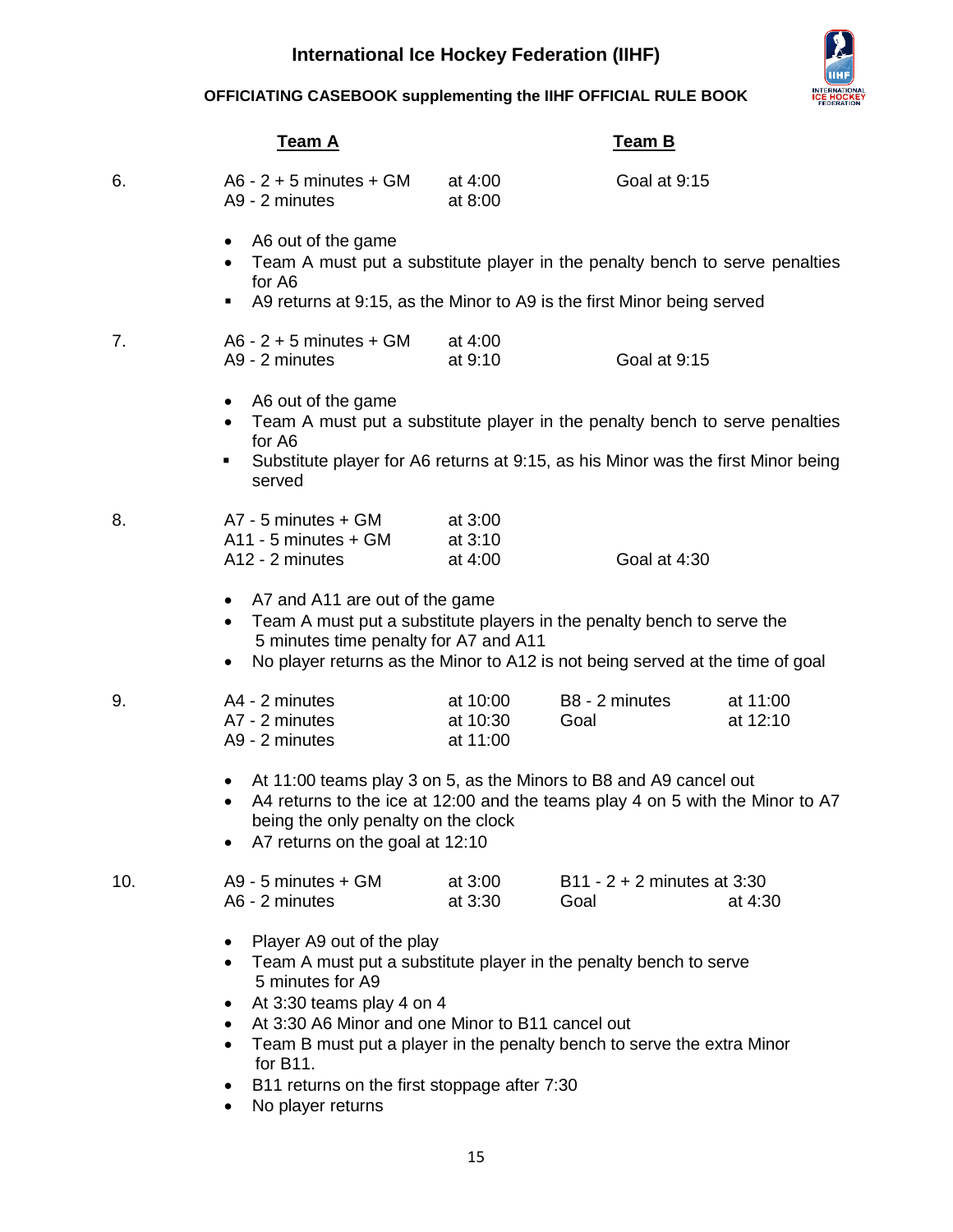

**OFFICIATING CASEBOOK supplementing the IIHF OFFICIAL RULE BOOK**

|     |                                                                    | <b>Team A</b>                                                                                                                                                                                                                                                                                                                            |                      |                    |                        | <b>Team B</b>                                                                        |                      |                               |
|-----|--------------------------------------------------------------------|------------------------------------------------------------------------------------------------------------------------------------------------------------------------------------------------------------------------------------------------------------------------------------------------------------------------------------------|----------------------|--------------------|------------------------|--------------------------------------------------------------------------------------|----------------------|-------------------------------|
| 11. |                                                                    | A6 - 5 minutes + GM<br>A9 - 2 minutes                                                                                                                                                                                                                                                                                                    |                      | at 3:00<br>at 3:30 | Goal                   | $B11 - 5$ minutes + GM                                                               |                      | at 3:30<br>at 4:00            |
|     | $\bullet$<br>$\bullet$<br>$\bullet$<br>$\bullet$<br>$\bullet$      | A6 and B11 are out of the game<br>Team A and Team B must put a substitute player in the penalty bench to<br>serve 5 minute for A6 and B11<br>At 3.30 teams play 3 on 4<br>A9 Minor and B11 Major do not cancel out<br>A9 returns                                                                                                         |                      |                    |                        |                                                                                      |                      |                               |
| 12. |                                                                    | $A7 - 2 + 2$ minutes<br>A9 - 2 minutes                                                                                                                                                                                                                                                                                                   | at 12:00<br>at 13:15 |                    | B3 - 2 minutes<br>Goal |                                                                                      | at 12:00<br>at 13:30 |                               |
|     | $\bullet$<br>$\bullet$<br>$\bullet$                                | At 12:00 Team A must put a substitute in the penalty bench to serve one<br>Minor for A7, as one Minor for A7 and Minor for B3 cancel out<br>The substitute for A7 returns at 13:30 on goal by Team B<br>A7 returns on first stoppage after 15:30                                                                                         |                      |                    |                        |                                                                                      |                      |                               |
| 13. |                                                                    | A7 - 2 minutes                                                                                                                                                                                                                                                                                                                           | at 3:30              |                    |                        | B <sub>11</sub> - 2 minutes<br>$B14 - 5$ minutes + GM<br>B <sub>19</sub> - 2 minutes |                      | at 3:30<br>at 3:30<br>at 3:30 |
|     | Goal                                                               |                                                                                                                                                                                                                                                                                                                                          | at 4:00              |                    |                        |                                                                                      |                      |                               |
|     | $\bullet$                                                          | • B14 is out of the game<br>Team B must put a substitute player in the penalty bench to serve the<br>5 minute time penalty for B14<br>At 3:30 teams play 5 on 3, as A7 Minor cancels out Minor B11 or B19<br>(Captain's choice)<br>With goal by Team A at 4:00 either B11 or B19 returns to the ice                                      |                      |                    |                        |                                                                                      |                      |                               |
| 14. |                                                                    | $AG - 5$ minutes $+ GM$<br>A9 - 2 minutes                                                                                                                                                                                                                                                                                                |                      | at 3:00<br>at 3:30 | Goal                   | B11 - 2 minutes                                                                      | at 3:30<br>at 4:00   |                               |
|     | $\bullet$<br>$\bullet$<br>٠<br>$\bullet$<br>$\bullet$<br>$\bullet$ | A6 is out of the game<br>Team A must put a substitute player in the penalty bench to serve the<br>5 minutes time penalty for A6<br>At 3:30 teams play 4 on 5<br>A9 Minor and B11 Minor cancel out<br>No player returns because substitute for A6 serves Major penalty<br>A9 and B11 returns in the first stoppage of the play after 5:30 |                      |                    |                        |                                                                                      |                      |                               |
| 15. |                                                                    | $A8 - 2 + 2$ minutes<br>A9 - 2 minutes                                                                                                                                                                                                                                                                                                   |                      | at 3:00<br>at 4:00 | Goal<br>Goal           |                                                                                      | at 4:30<br>at 5:30   |                               |
|     |                                                                    | At 4:30 first Minor to A8 is cancelled and teams play 3 on 5                                                                                                                                                                                                                                                                             |                      |                    |                        |                                                                                      |                      |                               |

At 5:30 the Minor to A9 is cancelled and teams play 4 on 5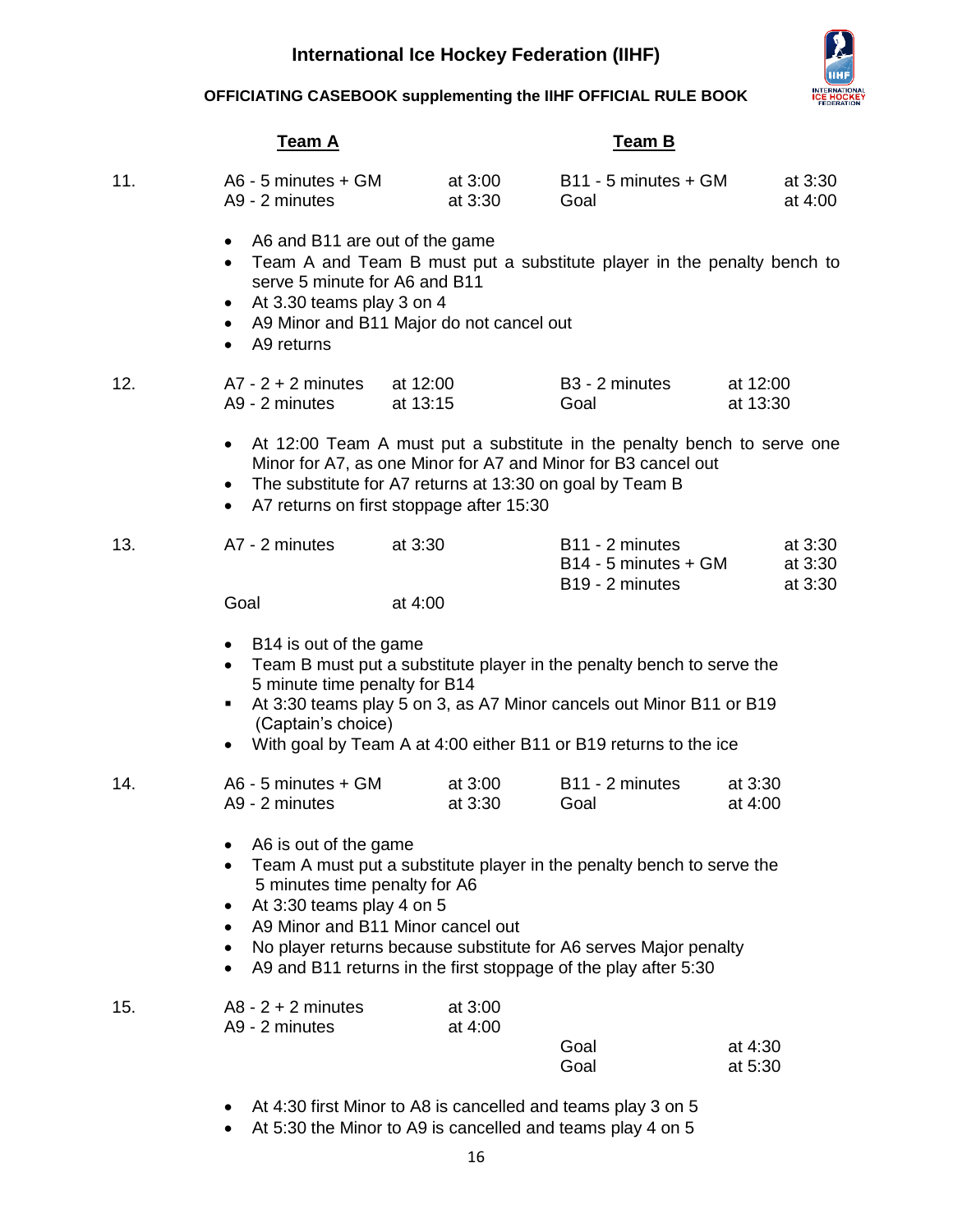## **Examples on signaling a delayed penalty and a goal is scored**

<span id="page-17-0"></span>

|    | <b>Team A</b>                      |                                                                                                                          | <b>Team B</b> |         |
|----|------------------------------------|--------------------------------------------------------------------------------------------------------------------------|---------------|---------|
| 1. | $A15 - 2$ min<br>$A23 - 2 + 2$ min | at 3:00<br>(S)                                                                                                           |               |         |
|    | $(S)^*$ - signaled                 |                                                                                                                          | Goal          | at 4:30 |
|    |                                    | <b>Ruling:</b> A15 returns. The signaled double Minor penalty to A23 is assessed at 4:30                                 |               |         |
| 2. | A15 - 2 min                        | at 3:00                                                                                                                  | B12 - 2 min   | at 3:30 |
|    | $A23 - 2$ min                      | (S)                                                                                                                      | Goal          | at 4:10 |
|    |                                    | <b>Ruling:</b> No player returns. The goal nullifies the signaled penalty to A23<br>Reason: Team A was not short-handed. |               |         |
| 3. | $A15 - 2$ min                      | at 3:00                                                                                                                  | $B12 - 2 min$ | at 3:30 |
|    | $A23 - 2$ min                      | at 4:00                                                                                                                  | Goal          | at 4:30 |
|    |                                    | <b>Ruling:</b> A15 returns. He had the least amount of time to serve in his minor penalty.                               |               |         |
| 4. | $A15 - 5$ min<br>$A23 - 2$ min     | at 3:00<br>at 3:30                                                                                                       | $B12 - 2 min$ | at 4:00 |
|    |                                    |                                                                                                                          | Goal          | at 4:30 |
|    |                                    | Ruling: A23 returns. Short-handed by reason of a minor penalty                                                           |               |         |
| 5. |                                    | $A15 - 2 \text{ min}$ at 3:00                                                                                            | $B12 - 2$ min | at 3:00 |
|    | $A23 - 2$ min                      | at 3:15                                                                                                                  | Goal          | at 4:30 |
|    | Ruling: A23 returns                |                                                                                                                          |               |         |
| 6. | $A15 - 2$ min                      | at 3:00                                                                                                                  | $B12 - 2$ min |         |
|    | $A23 - 2$ min                      | at 4:00                                                                                                                  |               | at 3:30 |
|    | Goal at 4:30                       |                                                                                                                          | $B3 - 2$ min  | (S)     |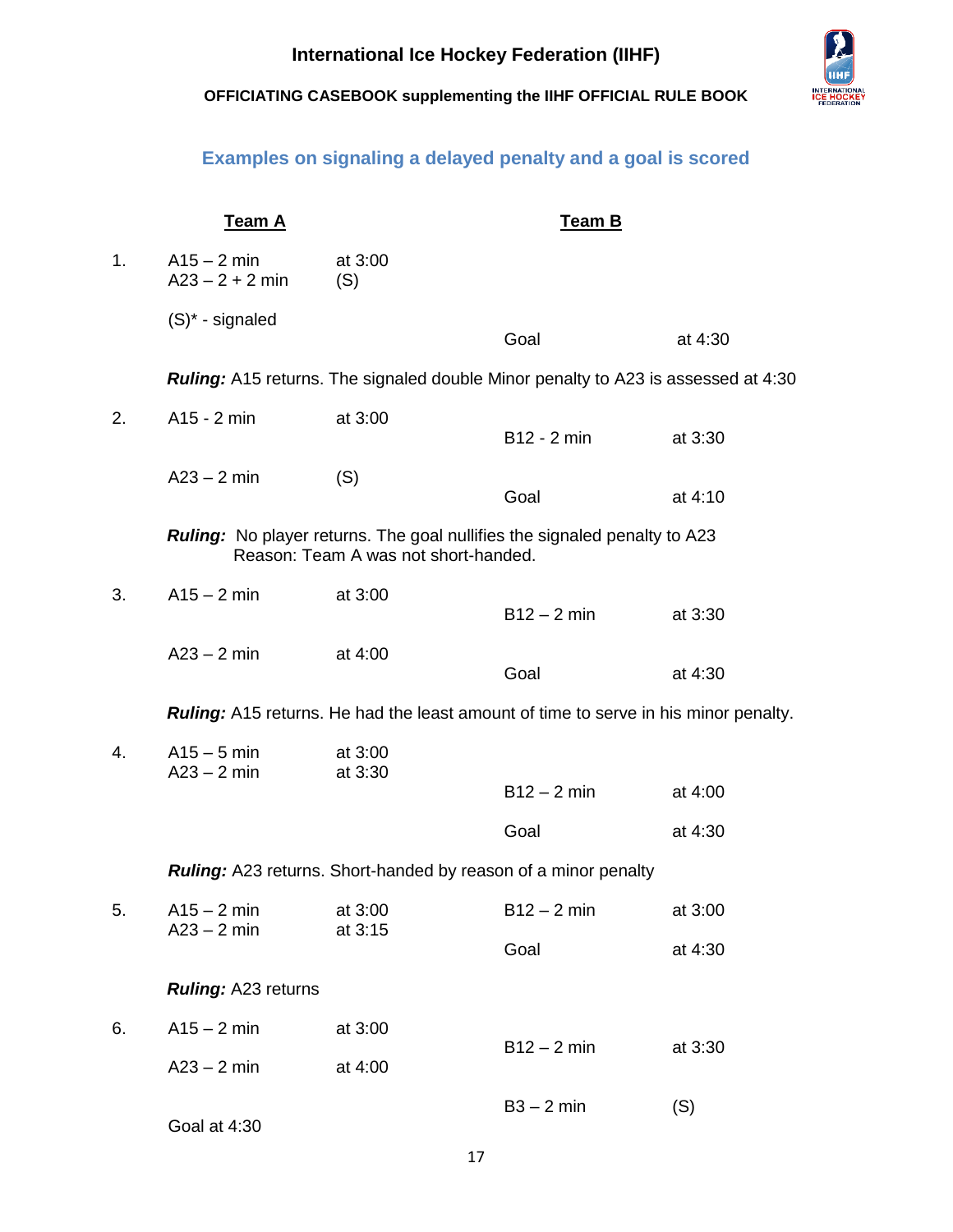

| <b>Ruling:</b> Signalled penalty to B3 is not assessed. The penalty to B12 does not make |  |
|------------------------------------------------------------------------------------------|--|
| Team B short-handed                                                                      |  |

| 7.  | $A15 - 2$ min                  | at 3:00                                                            | $B12 - 2 min$                                                                    | at 3:30                                                                                 |
|-----|--------------------------------|--------------------------------------------------------------------|----------------------------------------------------------------------------------|-----------------------------------------------------------------------------------------|
|     | $A23 - 2$ min                  | at 4:00                                                            |                                                                                  |                                                                                         |
|     | $A6 - 2$ min                   | (S)                                                                | Goal                                                                             | at 4:30                                                                                 |
|     |                                | <b>Ruling:</b> A15 returns. The minor penalty to A6 begins at 4:30 |                                                                                  |                                                                                         |
| 8.  | $A15 - 2$ min                  | at 3:00                                                            | $B12 - 2 min$                                                                    |                                                                                         |
|     | $A23 - 2$ min                  | at 4:00                                                            | Goal                                                                             | at 3:30<br>at 5:00                                                                      |
|     | time of the goal.              |                                                                    |                                                                                  | Ruling: A15 returns. His minor penalty is completed. Teams are at equal strength at the |
| 9.  | $A15 - 2$ min<br>$A23 - 2$ min | at 3:00<br>at 3:30                                                 | $B12 - 2 min$<br>Goal                                                            | at 4:00<br>at 4:30                                                                      |
|     | <b>Ruling:</b> A15 returns.    |                                                                    |                                                                                  |                                                                                         |
| 10. | $A15 - 2$ min<br>$A23 - 5$ min | at 3:30<br>at 4:00                                                 | $B12 - 2 min$<br>Goal                                                            | at 3:00<br>at 4:30                                                                      |
|     | <b>Ruling: A15 returns</b>     |                                                                    |                                                                                  |                                                                                         |
| 11. | $A15 - 5$ min                  | at 3:00                                                            | $B12 - 5$ min                                                                    | at 3:30                                                                                 |
|     | $A23 - 2$ min                  | at 4:00                                                            | Goal                                                                             | at 4:30                                                                                 |
|     |                                |                                                                    | <b>Ruling:</b> A23 returns. Team A is short-handed by reason of a minor penalty. |                                                                                         |
| 12. | $A15 - 2$ min<br>$A23 - 5$ min | at 3:00<br>at 3:30                                                 | $B12 - 2$ min                                                                    | at 3:00                                                                                 |
|     | $A6 - 2$ min                   | (S)                                                                | Goal at 4:30                                                                     |                                                                                         |

*Ruling:* The penalty to A6 is not assessed (unless it is a major or match penalty). Team is not short-handed by reason of a Minor penalty.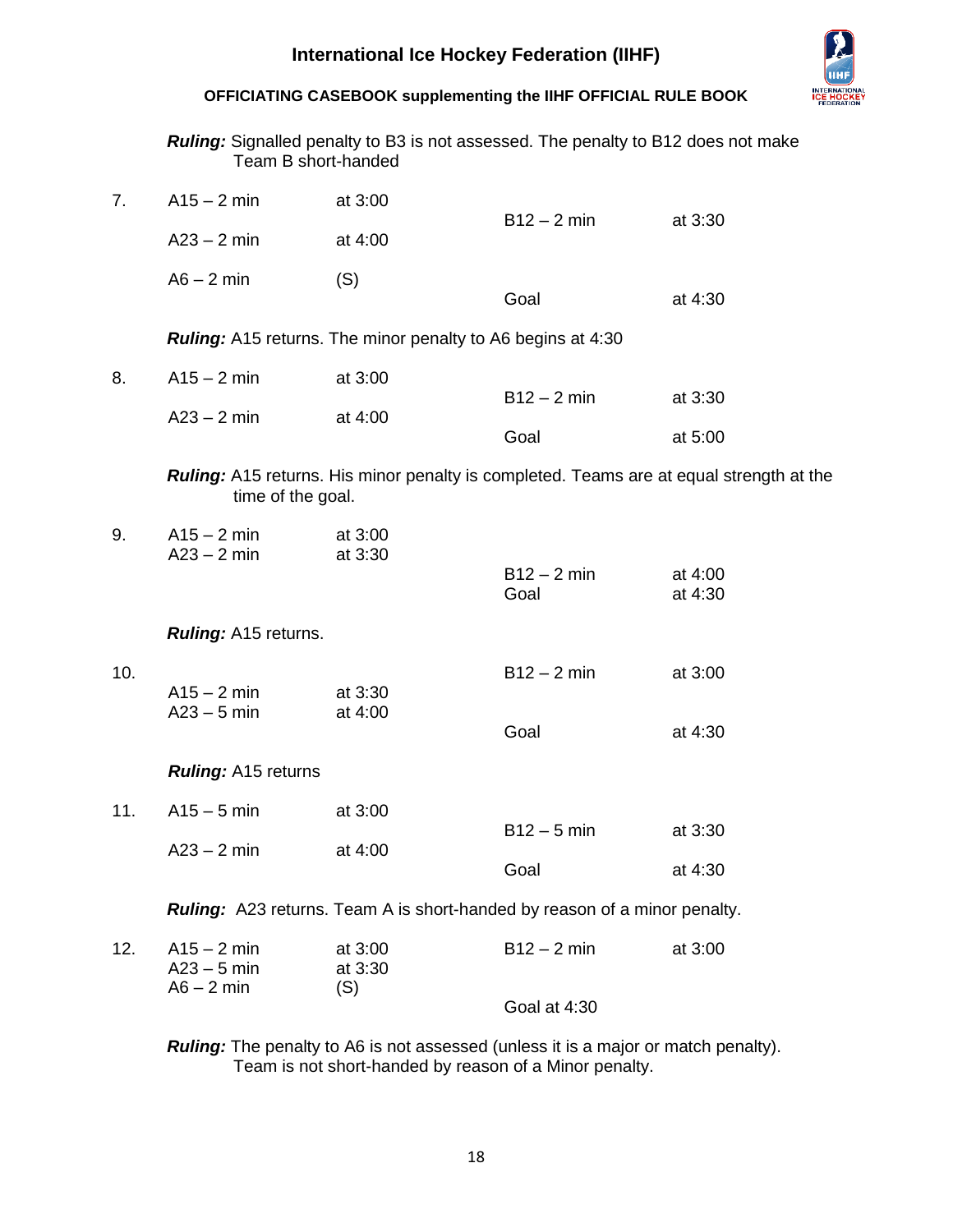

## <span id="page-19-0"></span>**RULE 112 – COINCIDENT PENALTIES**

- 1. Cancel as many penalties as possible.
- 2. Cancel penalties to avoid putting a substitute in the penalty bench.
- <span id="page-19-1"></span>3. Cancel penalties to return as many players to the ice as possible.

## **Examples of Coincidental Minor Penalties**

|    | <b>Team A</b>                                                                                                                                                          |                               | <b>Team B</b>                  |         |
|----|------------------------------------------------------------------------------------------------------------------------------------------------------------------------|-------------------------------|--------------------------------|---------|
|    | A6 - 2 minutes                                                                                                                                                         | at 3:00                       | B11 - 2 minutes                | at 3:00 |
|    | At 3:00 both teams play 4 on 4                                                                                                                                         |                               |                                |         |
| 2. | $A6 - 2 + 2$ minutes                                                                                                                                                   | at 3:00                       | B11 - 2 minutes                | at 3:00 |
|    | • At 3:00 teams play 4 on 5<br>Team A must place a substitute for A6 in the penalty bench<br>$\bullet$<br>The Minor to B11 and one Minor to A6 cancel out<br>$\bullet$ |                               |                                |         |
| 3. | A6 - 2 minutes<br>A9 - 2 minutes                                                                                                                                       | at 3:00<br>at 3:30            | B <sub>11</sub> - 2 minutes    | at 3:30 |
|    | At 3:30 teams play 4 on 5, as Minors to A9 and B11 cancel out<br>$\bullet$                                                                                             |                               |                                |         |
| 4. | A6 - 2 minutes<br>A9 - 2 minutes<br>A7 - 2 minutes                                                                                                                     | at 3:00<br>at 3:30<br>at 3:30 | B <sub>11</sub> - 2 minutes    | at 3:30 |
|    | At 3:30 teams play 3 on 5, as penalty to B11 cancels one Minor to either A9 or A7<br>(captain's choice)                                                                |                               |                                |         |
| 5. | A6 - 2 minutes<br>A9 - 2 minutes                                                                                                                                       | at 3:00<br>at 3:15            | $B12 - 2 + 10$ minutes at 3:15 |         |
|    | At 3:15 teams play 4 on 5, as Minors to A9 and B12 cancel out                                                                                                          |                               |                                |         |
| 6. | A6 - 2 minutes<br>$A9 - 2 + 2$ minutes                                                                                                                                 | at 3:00<br>at 4:00            | $B12 - 2 + 2$ minutes at 4:00  |         |
|    | At 4:00 teams play 4 on 5, as double Minors to A9 and B12 cancel out<br>$\bullet$                                                                                      |                               |                                |         |
| 7. | A6 - 2 minutes<br>A9 - 2 minutes                                                                                                                                       | at 3:00<br>at 3:00            | B <sub>11</sub> - 2 minutes    | at 3:00 |
|    |                                                                                                                                                                        |                               |                                |         |

 At 3:00 teams play 4 on 5, as the one Minor to B11 cancels out a Minor to either A6 or A9 (captain's choice)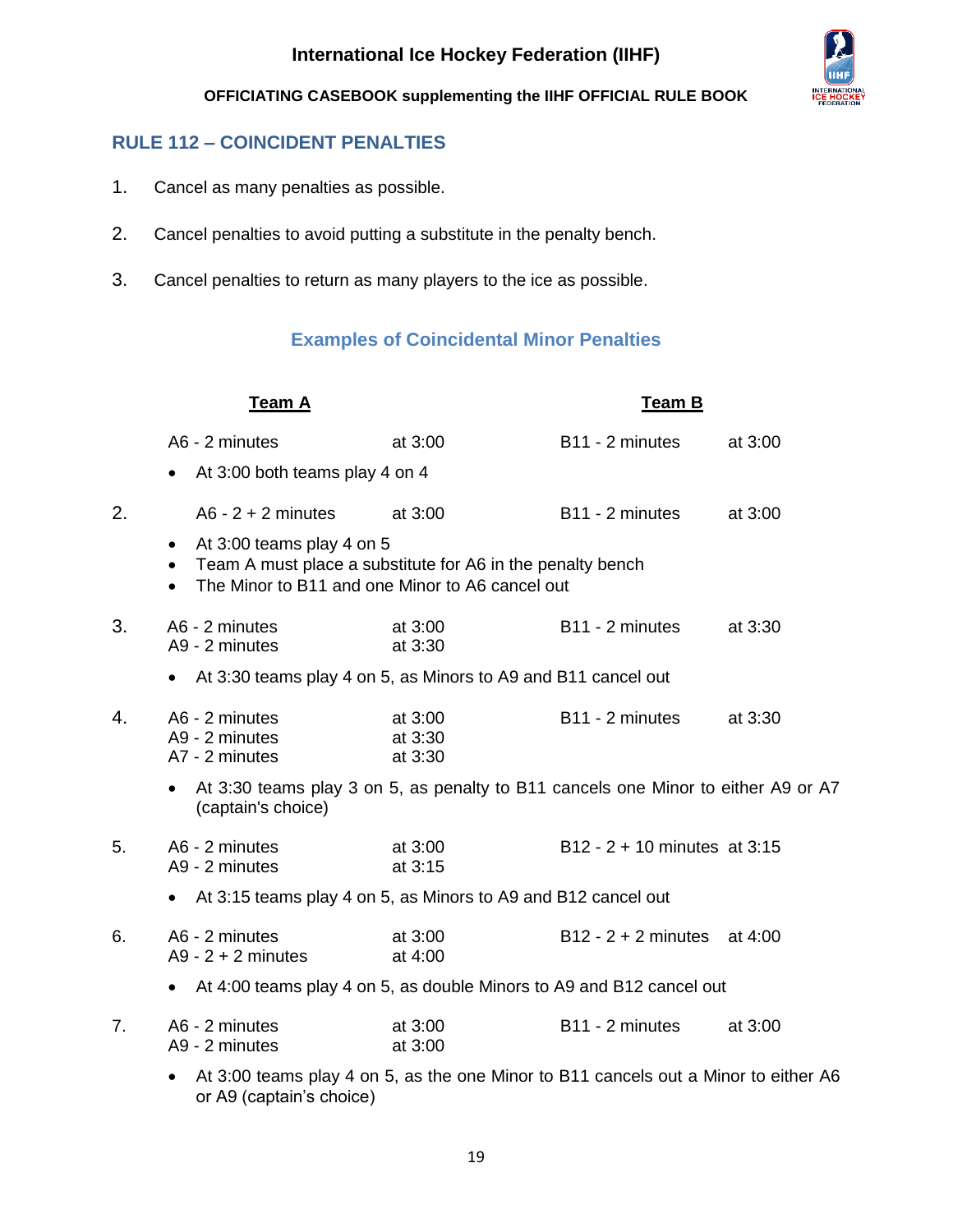

## **OFFICIATING CASEBOOK supplementing the IIHF OFFICIAL RULE BOOK**

| <u>Team A</u> |                                                                                                                                                                                                                                               |                                 | <b>Team B</b>                                            |                    |
|---------------|-----------------------------------------------------------------------------------------------------------------------------------------------------------------------------------------------------------------------------------------------|---------------------------------|----------------------------------------------------------|--------------------|
| 8.            | A6 - 2 minutes at 3:00<br>A9 - 2 minutes at 3:30                                                                                                                                                                                              |                                 | $B11 - 2 + 2$ minutes at 3:30                            |                    |
|               | At 3:30 teams play 4 on 4, as Minor to A9 cancels out one Minor to B11<br>$\bullet$<br>Team B must put a substitute in the penalty bench to serve one Minor for B11<br>$\bullet$                                                              |                                 |                                                          |                    |
| 9.            | $A6 - 2 + 10$ minutes                                                                                                                                                                                                                         | at 3:00                         | $B11 - 2 + 10$ minutes                                   | at 3:00            |
|               | Teams play 4 on 4<br>$\bullet$<br>Team A and Team B must each put a substitute in the penalty bench who will return<br>$\bullet$<br>to the ice at 5:00<br>A6 and B11 return to the ice on the first stoppage of play after 15:00<br>$\bullet$ |                                 |                                                          |                    |
| 10.           | A6 - 2 minutes<br>A9 - 2 minutes<br>A8 - 2 minutes                                                                                                                                                                                            | at 9:00<br>at 9:20<br>at 9:20   | B4 - 2 minutes<br>B7 - 2 minutes                         | at 9:20<br>at 9:20 |
|               | At 9:20 teams play 4 on 5, as Minors to A9 and A8 and B4 and B7 all cancel out<br>$\bullet$                                                                                                                                                   |                                 |                                                          |                    |
| 11.           | $A6 - 2 + 2$ minutes<br>$A9 - 2 + 2$ minutes                                                                                                                                                                                                  | at 3:00<br>at 3:00              | $B11 - 2 + 2$ minutes                                    | at 3:00            |
|               | At 3:00 teams play 4 on 5, as the double Minor to B11 cancels out a double Minor to<br>$\bullet$<br>either A6 or A9 (captain's choice)                                                                                                        |                                 |                                                          |                    |
| 12.           | A6 - 2 minutes<br>$A9 - 2 + 2$ minutes                                                                                                                                                                                                        | at 3:00<br>at 3:00              | $B11 - 2 + 2$ minutes                                    | at 3:00            |
|               | At 3:00 teams play 4 on 5, as the double Minors to A9 and B11 cancel out                                                                                                                                                                      |                                 |                                                          |                    |
| 13.           | A6 - 2 minutes<br>A9 - 2 minutes<br>$A7 - 2 + 2$ minutes                                                                                                                                                                                      | at 3:00<br>at 3:00<br>at 3:00   | $B11 - 2 + 2$ minutes<br>B12 - 2 minutes                 | at 3:00<br>at 3:00 |
|               | At 3:00 teams play 4 on 5, as the double Minors to A7 and B11 cancel out and the<br>Minor to B12 cancels out the Minor to either A6 or A9 (captain's choice)                                                                                  |                                 |                                                          |                    |
| 14.           | A6 - 2 minutes<br>$A9 - 2 + 2$ minutes<br>$A7 - 2 + 2$ minutes                                                                                                                                                                                | at 3:00<br>at 3:00<br>at $3:00$ | $B11 - 2 + 2 + 2$ minutes<br>B <sub>12</sub> - 2 minutes | at 3:00<br>at 3:00 |
|               | At 3:00 teams play 4 on 5, as the Minors to B11 and B12 cancel out the Minors to A9<br>and A7                                                                                                                                                 |                                 |                                                          |                    |
| 15.           | A6 - 2 minutes<br>$A9 - 2 + 2 + 2$ minutes<br>A7 - 2 minutes                                                                                                                                                                                  | at 3:00<br>at 3:00<br>at 3:00   | $B11 - 2 + 2$ minutes<br>$B12 - 2 + 2$ minutes           | at 3:00<br>at 3:00 |
|               | At 3:00 teams play 4 on 5, as the Minors to B11 and B12 cancel out the Minors to A9<br>$\bullet$<br>and either A6 or A7 (captain's choice)                                                                                                    |                                 |                                                          |                    |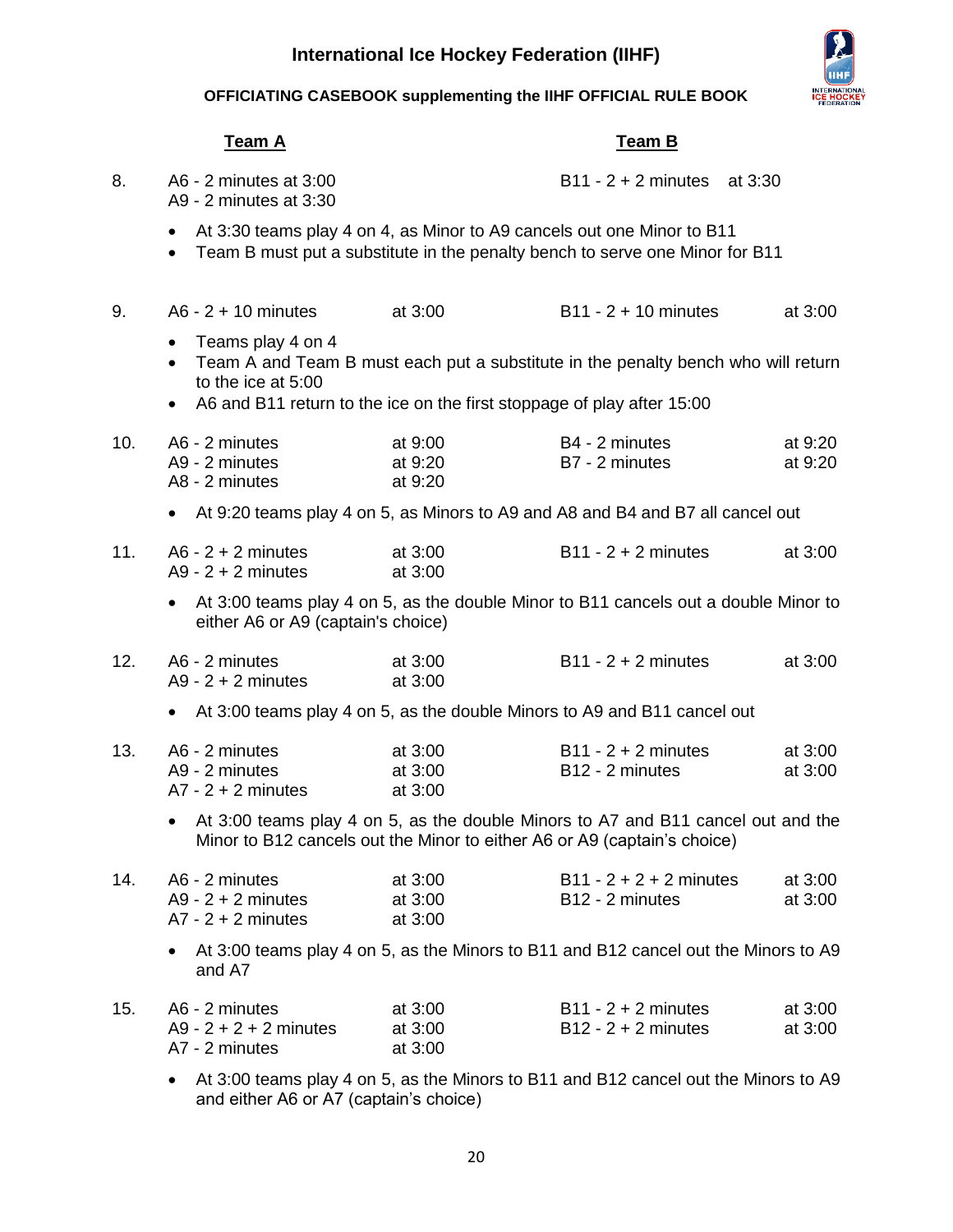

## **OFFICIATING CASEBOOK supplementing the IIHF OFFICIAL RULE BOOK**

|     | Team A                                                                                                                                                                                           |                                   | <u>Team B</u>                                                                     |                               |
|-----|--------------------------------------------------------------------------------------------------------------------------------------------------------------------------------------------------|-----------------------------------|-----------------------------------------------------------------------------------|-------------------------------|
| 16. | A6 - 2 minutes<br>$A9 - 2 + 2$ minutes<br>$A7 - 2 + 2$ minutes                                                                                                                                   | at $3:00$<br>at 3:00<br>at $3:00$ | $B11 - 2 + 2 + 2$ minutes<br>$B12 - 2 + 2$ minutes                                | at 3:00<br>at 3:00            |
|     | $\bullet$                                                                                                                                                                                        |                                   | At 3:00 teams play 5 on 5, as all Minors for both teams cancel out                |                               |
| 17. | A6 - 2 minutes<br>$A3 - 2 + 2$ minutes<br>A5 - 2 minutes                                                                                                                                         | at 3:00<br>at 3:00<br>at 3:00     | B8 - 2 minutes<br>B9 - 2 minutes<br>B7 - 2 minutes                                | at 3:00<br>at 3:00<br>at 3:00 |
|     | Minor and Minor to either A6 or A5 (captain's choice)                                                                                                                                            |                                   | • At 3:00 teams play 4 on 5, as the three Minors to Team B cancel out A3's double |                               |
| 18. | A5 - 2 minutes<br>$A6 - 2 + 2$ minutes<br>A7 - 2 minutes                                                                                                                                         | at 3:00<br>at 3:00<br>at 3:00     | B8 - 2 minutes<br>B9 - 2 minutes                                                  | at $3:00$<br>at 3:00          |
|     | and B9                                                                                                                                                                                           |                                   | At 3:00 teams play 4 on 5, as the Minors to A5 and A7 cancel out the Minors to B8 |                               |
| 19. | $A5 - 2 + 2$ minutes<br>A6 - 2 minutes<br>$A7 - 2 + 2 + 2$ minutes                                                                                                                               | at 3:00<br>at 3:00<br>at $3:00$   | $B8 - 2 + 2$ minutes<br>$B9 - 2 + 2$ minutes                                      | at 3:00<br>at 3:00            |
|     | and A6                                                                                                                                                                                           |                                   | At 3:00 teams play 4 on 5, as the Minors to B8 and B9 cancel out the Minors to A7 |                               |
| 20. | A6 - 2 minutes<br>A9 - 2 minutes                                                                                                                                                                 | at 3:00<br>at 3:00                | $B11 - 2 + 2$ minutes                                                             | at 3:00                       |
|     | $\bullet$                                                                                                                                                                                        |                                   | Teams play 5 on 5, as the double Minor to B11 cancels out the Minors to A6 and A9 |                               |
| 21. | A6 - 2 minutes<br>A9 - 2 minutes                                                                                                                                                                 | at 3:00<br>at 3:00                | B8 - 2 minutes<br>B7 - 2 minutes                                                  | at 3:00<br>at 3:00            |
|     | • At 3:00 teams play 5 on 5, as all four Minors cancel out                                                                                                                                       |                                   |                                                                                   |                               |
| 22. | $A6 - 2 + 2$ minutes                                                                                                                                                                             | at 3:00                           | $B8 - 2 + 2$ minutes                                                              | at $3:00$                     |
|     | At 3:00 teams play 5 on 5, as all four Minors cancel out                                                                                                                                         |                                   |                                                                                   |                               |
| 23. | $A6 - 2 + 10$ minutes<br>$A9 - 2 + 2$ minutes                                                                                                                                                    | at 3:00<br>at 3:00                | B <sub>11</sub> - 2 minutes                                                       | at $3:00$                     |
|     | Teams play 4 on 5<br>A6 and B11 Minors cancel out<br>$\bullet$<br>Team A short-handed one player (A9) for 4 minutes<br>$\bullet$<br>A9 returns to the ice at 7:00<br>stoppage of play after 5:00 |                                   | A6 returns on the first stoppage of play after 15:00 and B11 returns on the first |                               |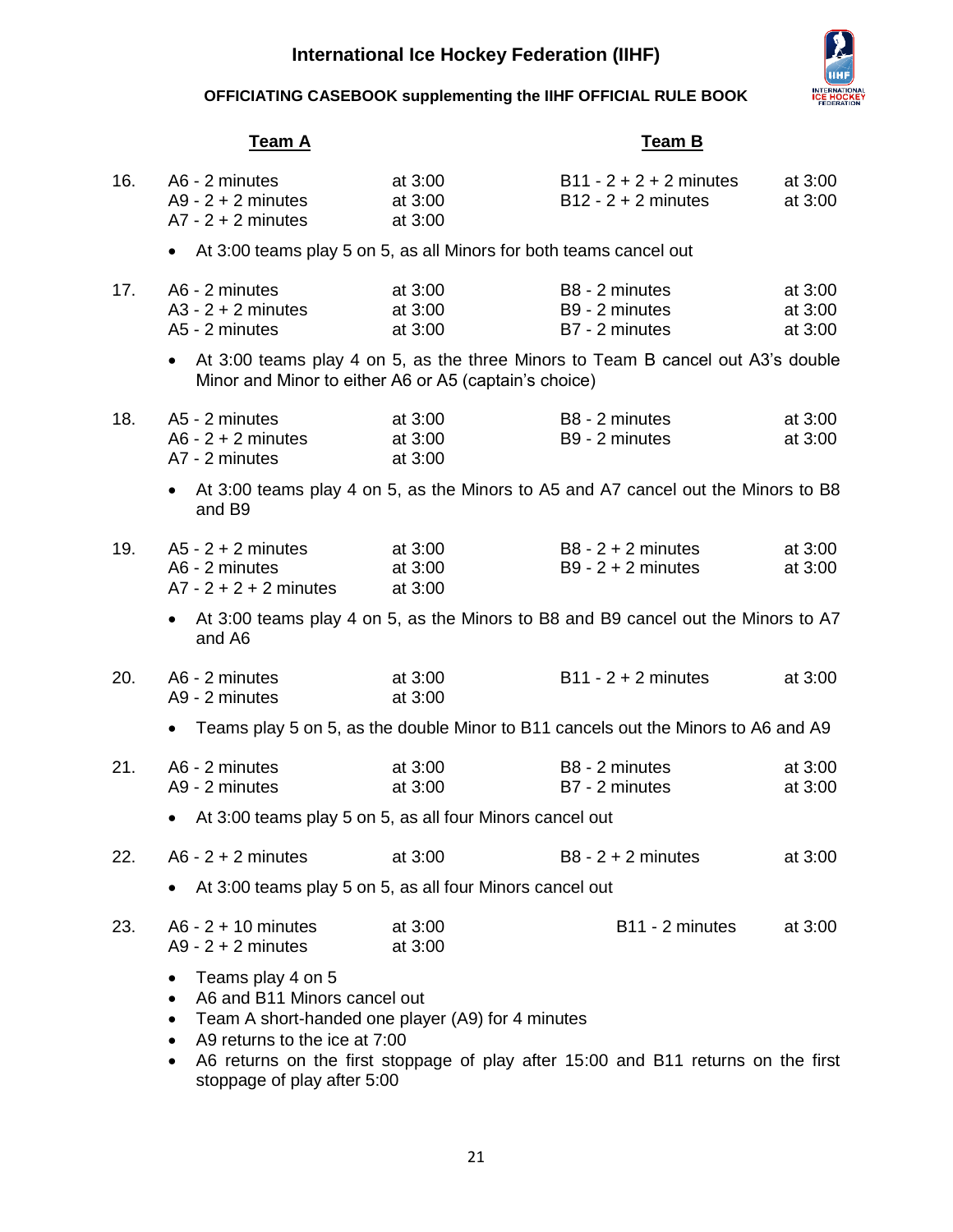

**OFFICIATING CASEBOOK supplementing the IIHF OFFICIAL RULE BOOK**

| B <sub>11</sub> - 2 minutes<br>$B10 - 2$ minutes                                                                                                                                                                                                                                                                | at 3:00<br>at 4:20                                              |
|-----------------------------------------------------------------------------------------------------------------------------------------------------------------------------------------------------------------------------------------------------------------------------------------------------------------|-----------------------------------------------------------------|
|                                                                                                                                                                                                                                                                                                                 |                                                                 |
|                                                                                                                                                                                                                                                                                                                 |                                                                 |
| $B21 - 2$ minutes                                                                                                                                                                                                                                                                                               | at 5:00                                                         |
| At 6:00 starts Minor penalty for substitute A77 but A15 must remain on the penalty<br>bench until first stoppage of play following expiration of his penalty and the teams are<br>A77 leave the penalty bench on the first stoppage after 10:00<br>B21 leave the penalty bench on the first stoppage after 7:00 |                                                                 |
| $B9 - 2$ minutes + GM at 3:30<br>B9 shall go to the dressing room for the balance of the game<br>It does not need to put a substitute player for B9 on the penalty bench as the penalty                                                                                                                         |                                                                 |
|                                                                                                                                                                                                                                                                                                                 | time of A7 and B9 are not on the clock.(Coincidental penalties) |

## **Examples of Coincidental Major Penalties**

<span id="page-22-0"></span>

| Team A |                           |           | Team B                      |  |
|--------|---------------------------|-----------|-----------------------------|--|
| 1.     | A3 - 5 minutes + GM       | at $3:00$ | B8 - 5 minutes + GM at 3:00 |  |
|        | At 3:00 teams play 5 on 5 |           |                             |  |

- **Teams do not need to put substitute players in the penalty bench because A3 and** B8 are out of the game
- 2. A1 (goalkeeper) 5 minutes + GM at 3:00 B8 5 minutes + GM at 3:00
	- At 3:00 teams play 5 on 5
	- **Teams do not need to put substitute players in the penalty bench because A1 and** B8 are out of the game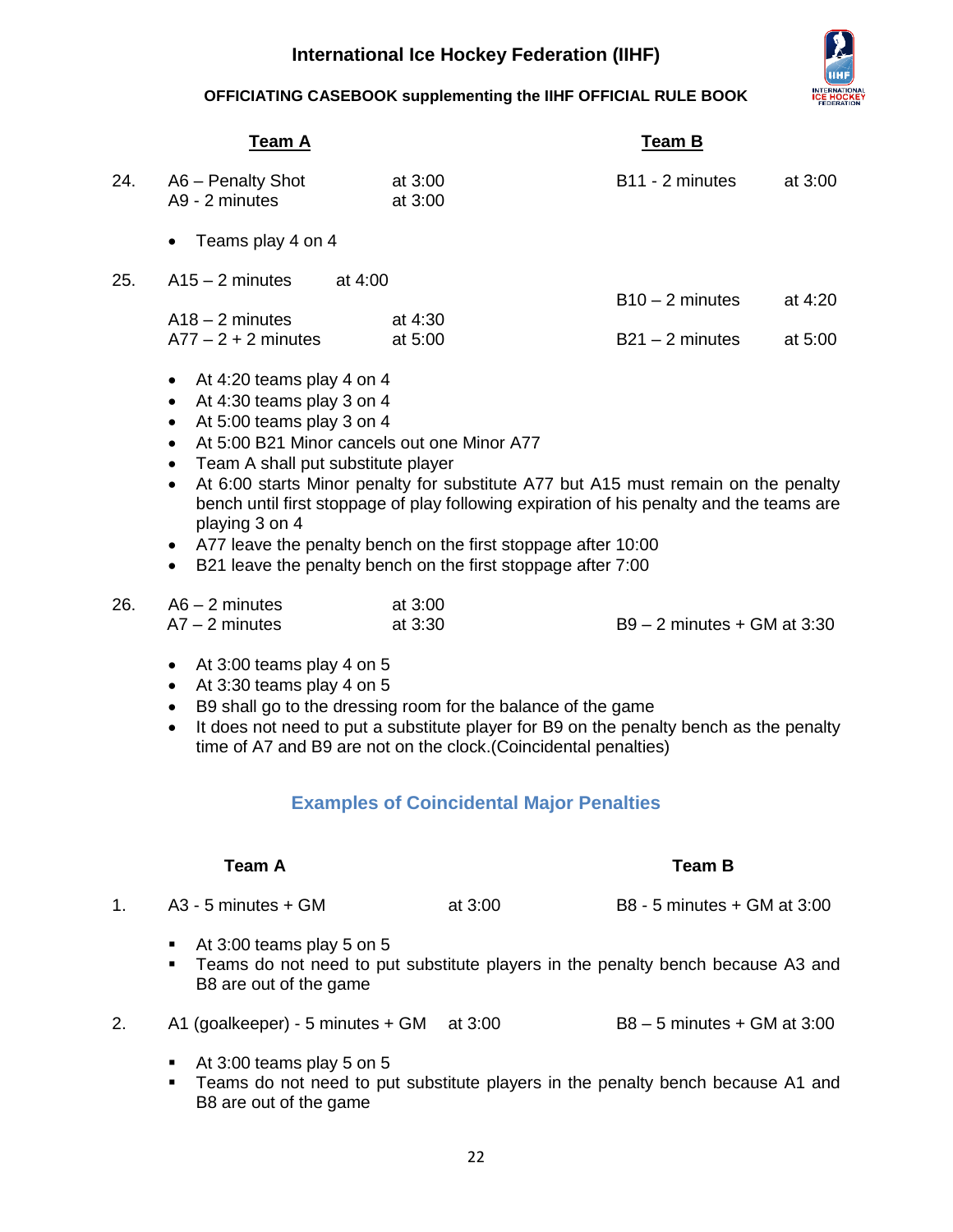

## **Examples of Combined Coincidental Minor and Major Penalties**

<span id="page-23-0"></span>

| <b>Team A</b> |                                                                                                                                                                                                                                  |                               | <b>Team B</b>                                                                                                                                                       |                    |  |
|---------------|----------------------------------------------------------------------------------------------------------------------------------------------------------------------------------------------------------------------------------|-------------------------------|---------------------------------------------------------------------------------------------------------------------------------------------------------------------|--------------------|--|
| 1.            | A6 - 2 minutes<br>A9 - 5 minutes + GM                                                                                                                                                                                            | at 3:00<br>at 3:30            | B14 - 5 minutes + GM at 3:30                                                                                                                                        |                    |  |
|               | ٠<br>٠<br>B14 are out of the game                                                                                                                                                                                                |                               | At 3:30 teams play 4 on 5, as the Majors plus GM to A9 and B14 cancel out<br>Teams do not need to put substitute players in the penalty bench, because A9 and       |                    |  |
| 2.            | A6 - 2 minutes<br>$A7 - 2 + 5$ minutes + GM                                                                                                                                                                                      | at 3:00<br>at 4:00            | $B19 - 2 + 5$ minutes + GM at 4:00                                                                                                                                  |                    |  |
|               | At 4:00 teams play 4 on 5, as the Minor plus Major plus GM to both A7 and B19<br>٠<br>cancel out<br>Teams do not need to put substitute players in the penalty bench because A7 and<br>$\blacksquare$<br>B19 are out of the game |                               |                                                                                                                                                                     |                    |  |
| 3.            | A6 - 2 minutes<br>A5 - 2 minutes<br>A7 - 5 minutes + GM                                                                                                                                                                          | at 3:00<br>at 4:00<br>at 4:00 | B11 - 2 minutes<br>B19 - 5 minutes + GM                                                                                                                             | at 4:00<br>at 4:00 |  |
|               | $\blacksquare$<br>A7 and B19 all cancel out<br>٠<br>B19 are out of the game                                                                                                                                                      |                               | At 4:00 teams play 4 on 5, as the Minors to A5 and B11 and the Majors plus GM to<br>Teams do not need to put substitute players in the penalty bench because A7 and |                    |  |
| 4.            | $A3 - 2 + 2$ minutes                                                                                                                                                                                                             | at 3:00                       | $B8 - 2 + 5$ minutes + GM                                                                                                                                           | at 3:00            |  |
|               | At 3:00 teams play 4 on 4, as one Minor on each team cancel out<br>$\blacksquare$<br>٠<br>B8 is out of the game<br>٠.                                                                                                            |                               | A substitute for A3 returns at 5:00 and a substitute for B8 returns at 8:00                                                                                         |                    |  |
| 5.            | $A3 - 2 + 2$ minutes<br>A5 - 2 minutes<br>$A7 - 5$ minutes + GM at 3:00                                                                                                                                                          | at 3:00<br>at 3:00            | $B8 - 2 + 5$ minutes + GM<br>B9 - 5 minutes + GM                                                                                                                    | at 3:00<br>at 3:00 |  |
|               | $\blacksquare$<br>to B8 cancel out<br>A7, B8 and B9 are out of the game<br>$\Delta$ substitute for RQ must serve the 5-minute time penalty                                                                                       |                               | At 3:00 teams play 4 on 4, as the Major plus GM to A7 and Minor to A5 and penalties                                                                                 |                    |  |

 A substitute for B9 must serve the 5-minute time penalty Substitute for B9 returns to the ice at 8:00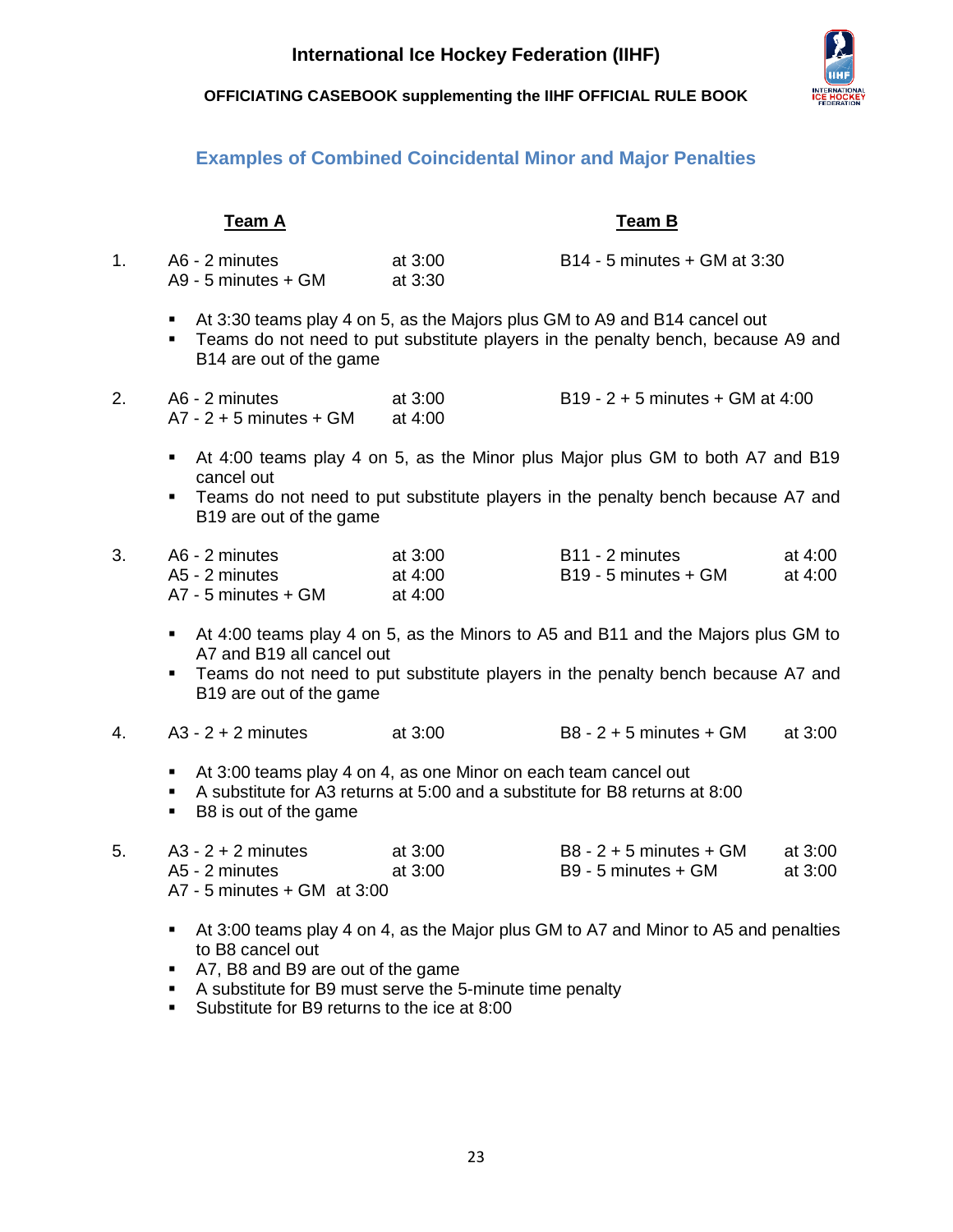

### **OFFICIATING CASEBOOK supplementing the IIHF OFFICIAL RULE BOOK**

## **Team A Team B**

| 6. | A7 - 2 minutes      | at 4:00   | B4 - 5 minutes + GM | at 5:00   |
|----|---------------------|-----------|---------------------|-----------|
|    | A9 - 5 minutes + GM | at $5:00$ | B3 - 2 minutes      | at 5:10   |
|    | A8 - 2 minutes      | at $5:10$ | B7 - 2 minutes      | at $5:10$ |
|    | A4 - 2 minutes      | at $5:10$ |                     |           |
|    |                     |           |                     |           |

- At 5:00 teams play 4 on 5, as the Majors plus GM to A9 and B4 cancel out
- At 5:10 teams still play 4 on 5, as all four Minors cancel out
- **Teams do not need to put substitute players in the penalty bench because A9 and** B4 are out of the game
- 7. A3 2 + 5 minutes + GM at 3:00 B8 2 + 5 minutes + GM at 3:00
	- At 3:00 teams play 5 on 5, as all penalties cancel out
	- **Teams do not need to put substitute players in the penalty bench because A3 and** B8 are out of the game

| A3 - 2 minutes      | at 3:00   | B8 - 2 minutes      | at $3:00$ |
|---------------------|-----------|---------------------|-----------|
| A7 - 5 minutes + GM | at $3:00$ | B9 - 5 minutes + GM | at 3:00   |

- At 3:00 teams play 5 on 5, as all penalties cancel out
- Teams do not need to put substitute players in the penalty bench because A7 and B9 are out of the game
- 9. A6 5 minutes + GM at 3:00 B11 2 minutes at 3:00 A9 - 2 minutes at 3:00
	- At 3:00 teams play 4 on 5, as the Minors to A9 and B11 cancel out
	- **Team A must put a substitute in the penalty bench to serve the 5-minute penalty for** A6 who is out of the game

## **Examples of Combined Coincidental Major and Match Penalties**

<span id="page-24-0"></span>

| Team A                      | Team B                     |
|-----------------------------|----------------------------|
| A6 - 5 minutes + GM at 3:00 | B7 - Match penalty at 3:00 |

- **Teams play 5 on 5 and no substitutes required in the penalty bench**
- 2. A6 Match penalty at 3:00 B7 Match penalty at 3:00
	- **Teams play 5 on 5 and no substitutes required in the penalty bench**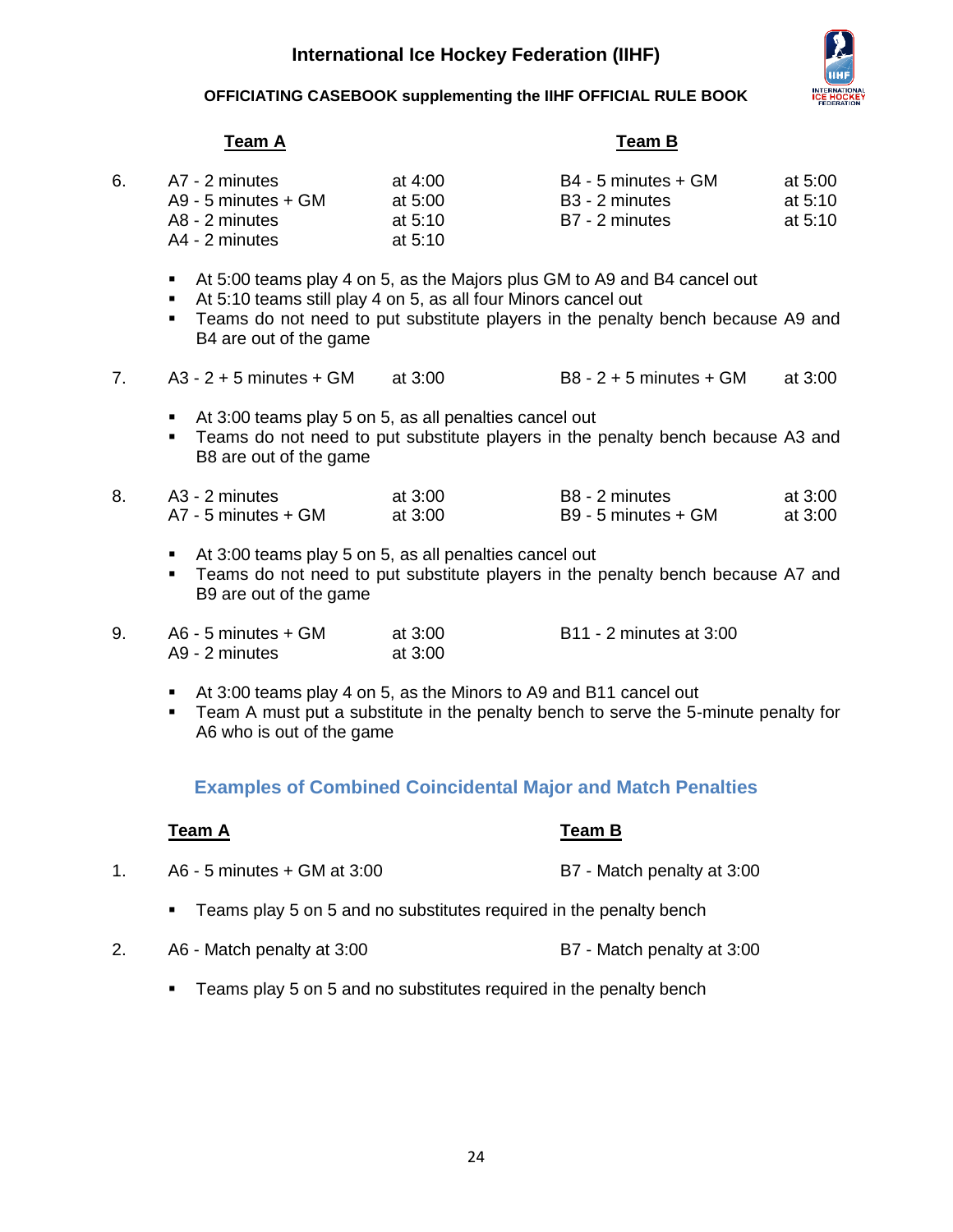

## <span id="page-25-1"></span><span id="page-25-0"></span>**RULE 113 – DELAYED START TIME OF PENALTIES**

## **Examples of Delayed Penalties**

## **Team A Team B**

A6 - 2 + 2 +10 minutes at 13:00

A6 - 2 minutes at 20:00 (end of period)

- The Minor assessed at the end of the period starts at the beginning of the next period and Team A will play 4 on 5
- The Misconduct shall restart again at 2:00 after the Minor is completed
- A6 shall return to the ice on the first stoppage after 9:00
- Team A would be required to place a substitute in the penalty bench to serve the Minor at the beginning of the period and he shall return to the ice at 2:00
- 2. The following penalties are assessed to Team A during a stoppage of play:

A4 - 2 minutes A5 - 2 minutes  $A6 - 2 + 2$  minutes A7 - 5 minutes + GM

- A7 is out of the game
- The substitute for A7 shall be the last penalty to be served
- The order that the other three players serve their penalties is the captain's choice, even though one player has a Double Minor penalty
- 3. A6 2 minutes at 3:00 B7 2 + 2 minutes at 3:00

B7 - 2 minutes at 3:30 (While in the penalty bench)

- At 3:00 teams play 5 on 4
- Team B shall put substitute in the penalty bench to serve the extra Minor for B7
- At 3:30 teams shall play 5 on 4, as the Minor to B7 (at 3:30 while he is in the penalty bench) is added to the time of the substitute
- The Team B substitute shall serve 4 minutes and would return to the ice at 7:00
- If Team A scored no goals, teams shall play 5 on 4 until 7:00
- B7 shall serve the total time for all three of his penalties (6 minutes) and shall return on the first stoppage of play after 9:00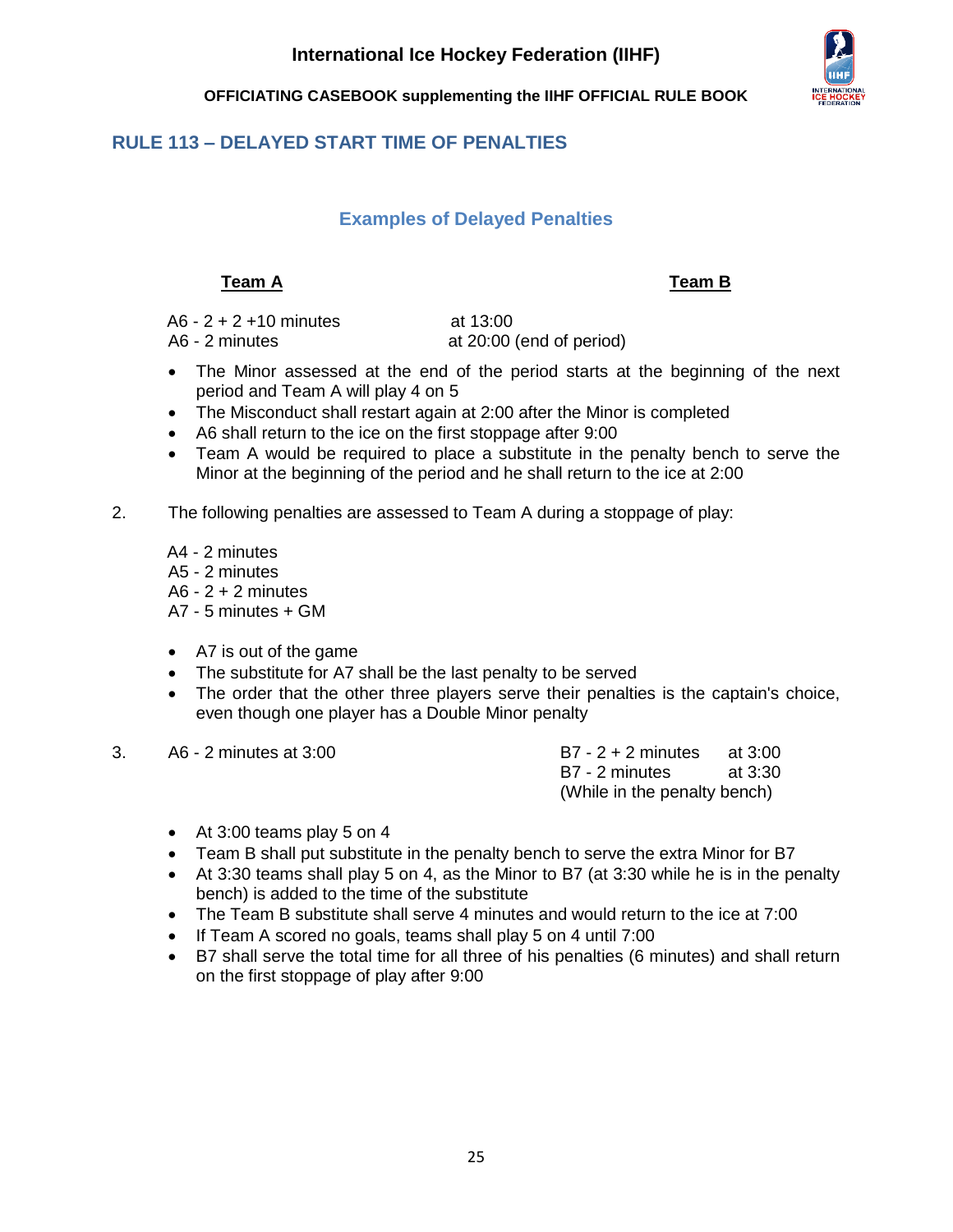

**OFFICIATING CASEBOOK supplementing the IIHF OFFICIAL RULE BOOK**

## **Team A Team B**

| 4 | $A7 - 2 + 2$ minutes         | at $3:00$ |
|---|------------------------------|-----------|
|   | A8 - 2 minutes               | at $3:00$ |
|   | A9 - 2 minutes (Bench Minor) | at $3:00$ |

- At 3:00 teams play 3 on 5
- At 3:00 A8 and A9 serve Minor penalties (on the clock)
- At 5:00 A7 begins to serve his two Minor penalties
- At 5:00 teams play 4 on 5
- At 5:00 either A8 or A9 returns on the ice (captain's choice)
- The precedent for this ruling is to return as many players to the ice as possible
- 5. A6 5 minutes + GM at 3:00 A8 (substitute for A6) - 2 minutes at 3:30 (While in the penalty bench) A8 (substitute for A6) - 10 minutes at 4:00 (While in the penalty bench)
	- A6 is out of the game
	- Team A shall put substitute in the penalty bench to serve the 5-minute penalty for A6
	- At 3:00 teams play 4 on 5
	- At 3:30 A8 assessed an additional Minor penalty while in the penalty bench
	- Teams play 4 on 5
	- A8 Minor penalty shall start at 8:00 after the expiration of the 5-minute time penalty (delayed penalty).
	- At 4:00 A8 assessed Misconduct penalty
	- Teams play 4 on 5
	- At 4:00 Team A shall put another substitute in the penalty bench to serve the Minor penalty for A8 which was assessed at 3:30
	- The A8 Misconduct penalty shall start at 10:00 (delayed penalty)
	- If no further penalties are assessed to Team A and no goal is scored after expiration of the 5 minute penalty at 10:00, teams will play 5 on 5

## <span id="page-26-0"></span>**RULE 114 – DELAYED PENALTY CALL**

### *Situation 1*

A delayed penalty is to be called on Team A and a player from Team B shoots the puck on goal. The goaltender stops the shot, gains control of the puck and deliberately directs the puck to a teammate.

*Ruling:* The Referee shall stop the play.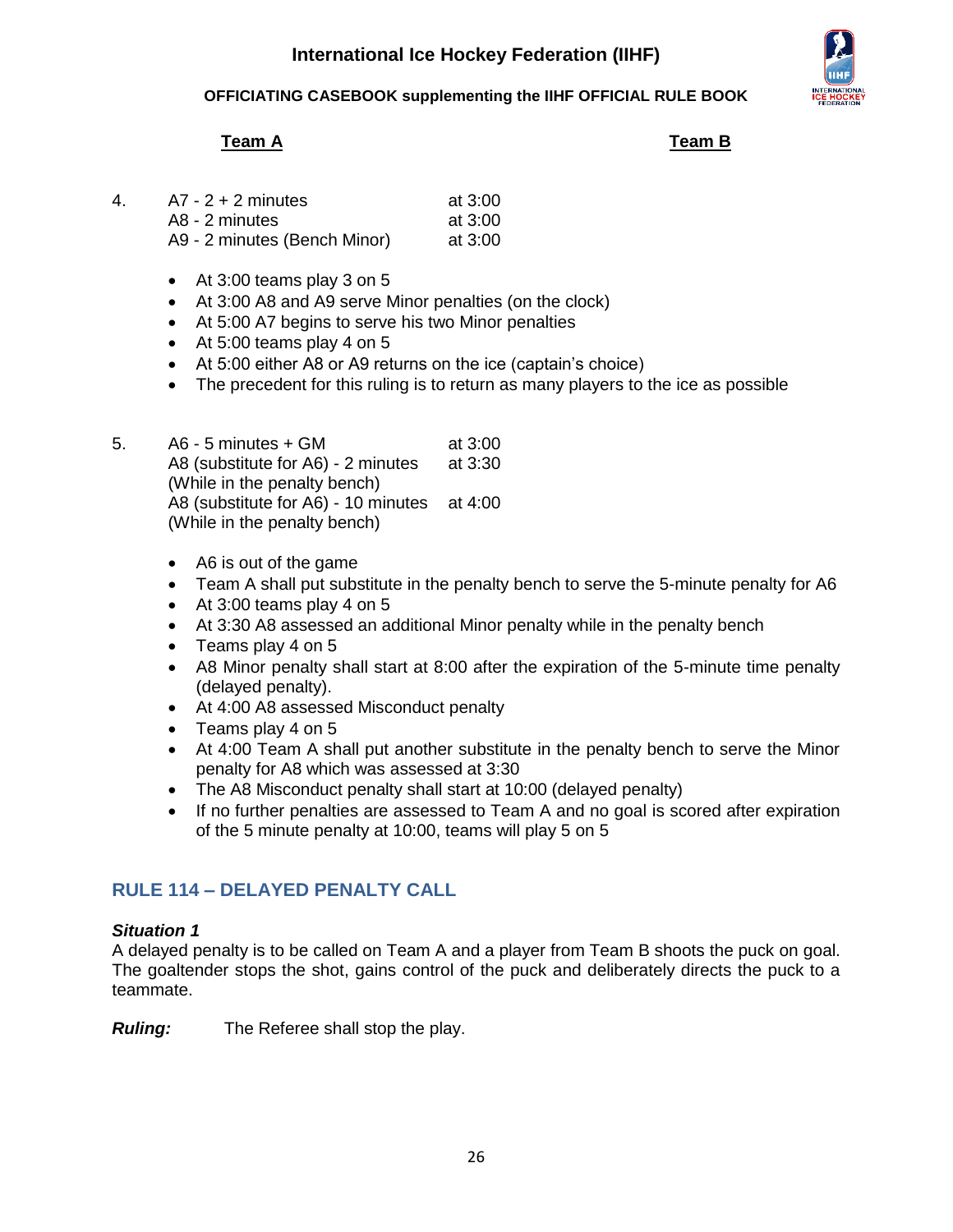

### *Situation 2*

A delayed penalty is signaled on a player from Team A and Team B has substituted its goaltender in favor of an extra player. While skating in front of his net with the puck, a player from Team B is stick-checked by a player from Team A and the puck goes in the open goal net.

*Ruling:* No goal shall be allowed because the puck goes in the open net as a result of an action of the player from Team A, which has a delayed penalty signalled. (See RULE 114v). The play shall be stopped and the delayed penalty shall be assessed to the player of Team A.

### *Situation 3*

A delayed penalty is signaled on a player from Team A and Team B has substituted its goaltender in favor of an extra player. A player from Team B has possession of the puck, and while attempting to pass the puck to a teammate, he shoots the puck and it deflects off of a Team A player and goes into the open goal net of Team A.

*Ruling:* No goal shall be allowed and a delayed penalty shall be assessed

### *Situation 4*

The Referee has signaled a delayed penalty to Team A and Team B has substituted its goaltender in favor of an extra player. A player from Team B shoots the puck, it hits a Team A player, who is beyond the center red line, and the puck deflects back down the ice and into the open Team B goal net.

*Ruling:* No goal shall be allowed and a delayed penalty shall be assessed.

### *Situation 5*

The Referee has signaled a delayed penalty against A6 and is going to award a Penalty Shot as a result of that infraction. Before the play is stopped A6 commits another infraction calling for a Minor penalty.

**Ruling:** If Team B scores the goal before the play is stopped, the Penalty Shot is washed out, but the Referee shall assess the Minor penalty to player A6. If Team B does not score before the play is stopped, the Referee shall award a Penalty Shot to the team and assess the Minor penalty to the player A6. This player shall immediately proceed to the penalty bench and remain on it regardless of the result of the Penalty Shot.

### *Situation 6*

The Referee signals a delayed penalty on a Team A not in possession of the puck. Team B in possession of the puck pulls the goaltender for an extra player. The player of the Team B in possession of the puck in his defending zone tries to make a pass to his teammate but fails to do this and the puck heads towards his team's empty goal net. His teammate dives to prevent the puck from entering the empty goal net. What will be the Referee decision if:

- a) The player misses the puck and his momentum carries him into the goal frame causing the goal net to come completely off its mooring pegs
- b) The player prevents the puck entering the goal net and his momentum carries him into the goal frame causing the net to come completely off its pegs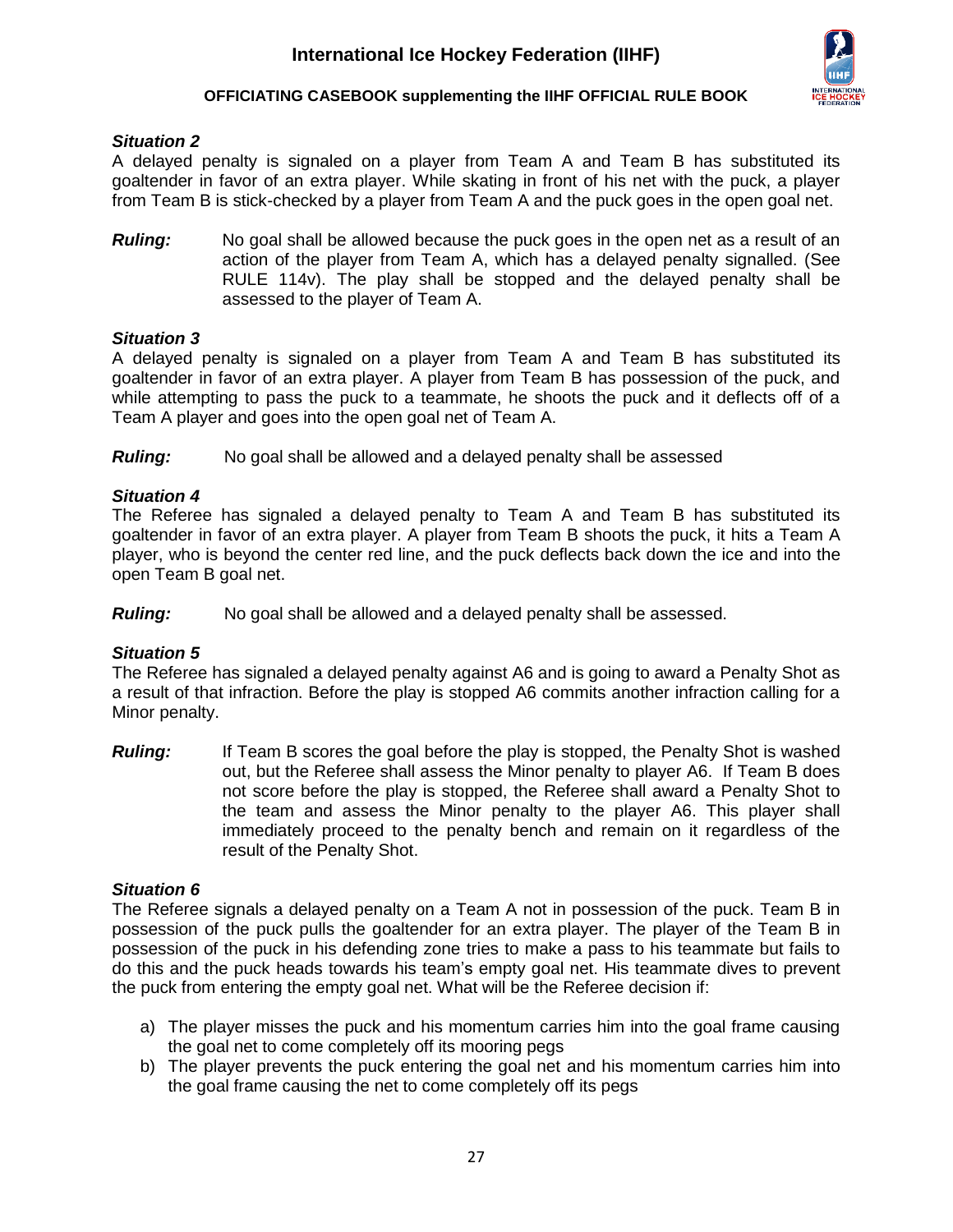

*Ruling:* a) Awarding a goal and assessing a penalty to Team A (RULE 114 and RULE 98i) b) The Referee may deem that the player accidentally (very unlikely) displaced the goal net after preventing the puck from entering the open net. In this case, no penalty shall be assessed to the player dislodging the net. If the Referee determines that the act of the player was to dislodge the net to prevent the puck entering the open goal net, then the Referee shall award a goal and a delayed penalty shall be assessed to Team A

## <span id="page-28-0"></span>**RULE 120 – BROKEN STICK/PLAYING WITH - REPLACING**

### *Situation 1*

A player picks up a stick thrown on the ice in his general direction from his player's bench.

*Ruling:* No penalty shall be assessed who picks up the stick, but the Referee shall assess a penalty for the throwing the stick as outlined in RULE 168ii4 or RULE 168v1.

### *Situation 2*

A player from Team A has broken his stick and picks up a stick thrown from Team B's player bench that was intended for a Team B player, who also broke his stick.

*Ruling:* A Minor penalty shall be assessed to the player of Team A who picks up the Team B's stick. (RULE 120iii) Team B shall be assessed a penalty for the throwing the stick as outlined in RULE 168ii4 or RULE 168v1.

### *Situation 3*

A goaltender has lost his stick and his teammate, who is on the ice, slides the stick back to him.

*Ruling:* This is not legal. The teammate must hand the stick to the goaltender. For a violation of this rule, a minor penalty should be assessed to the offending player for throwing the stick. RULE 120iii

### *Situation 4*

A player is carrying a goaltender's stick to a goaltender who has lost or broken his stick, and decides to become involved in the play. He drops the goalkeeper's stick in order to participate in the play.

- *Ruling:* a) If the player plays the puck while carrying both his own stick and goaltender's stick he will be assessed a penalty. RULE 120iv
	- b) If the player drops the goaltender's stick and plays the puck no penalty will be assessed

### *Situation 5*

A5 is participating in play without a stick. A8 passes him his stick, and A 11 passes his stick to A8 and play continues.

*Ruling:* There is no limit to the number of times that a stick can be passed from player to player, as long as each player receives the stick following the rules.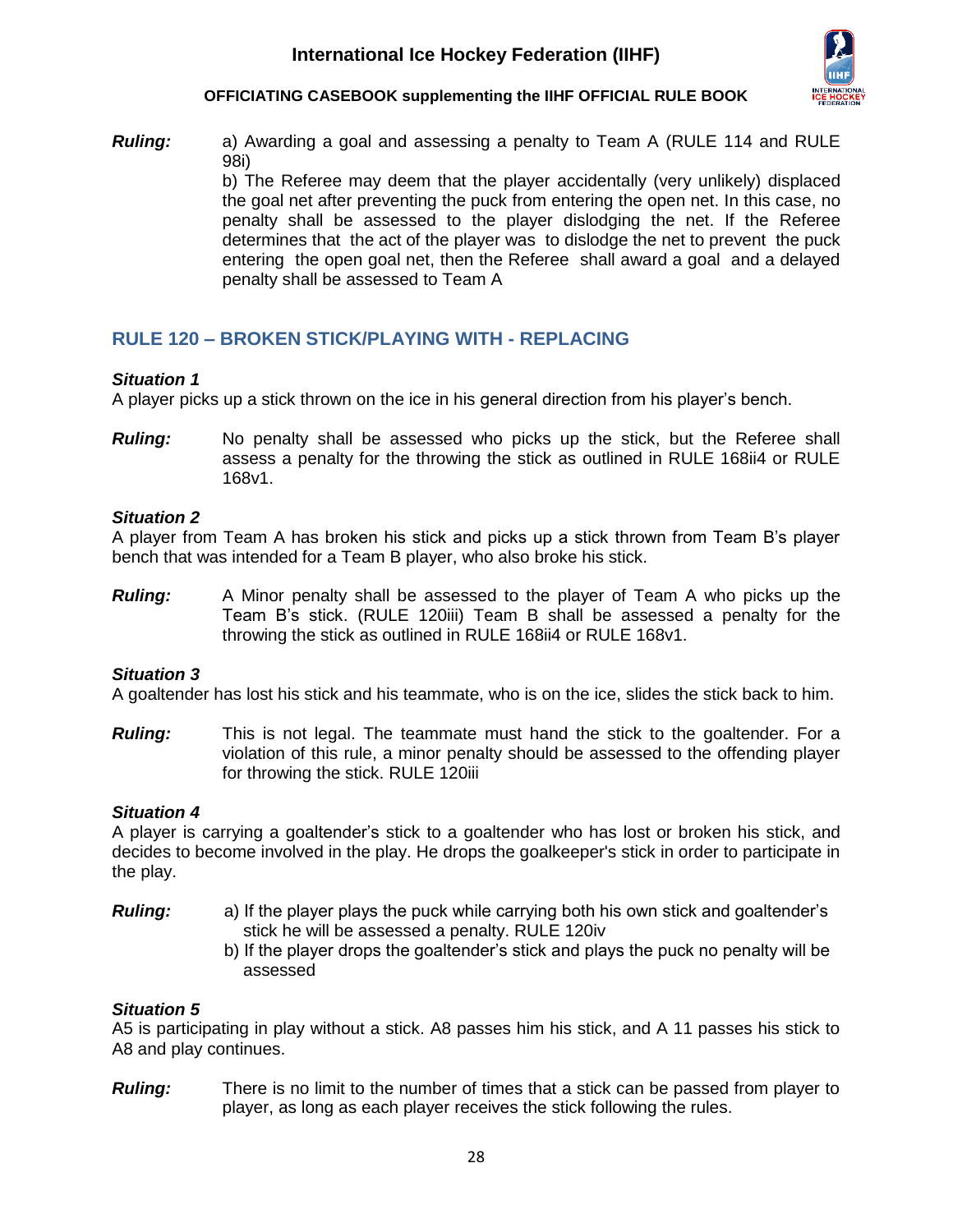

### *Situation 6*

During the course of the play a player breaks or loses the wooden butt-end portion of his stick. He drops the wooden piece and continues to play with his stick.

*Ruling:* The stick is no longer considered whole and the player should be assessed a minor penalty. RULE 120

## <span id="page-29-0"></span>**RULE 123 – CHECKING FROM BEHIND**

The term **"in any manner"** includes such actions as high sticking, cross-checking, charging, etc., but not interference.

## <span id="page-29-1"></span>**RULE 131 – DELAY OF GAME/FALLING ON THE PUCK**

### *Situation 1*

The puck is in the goal crease and a skater, who is outside the his goal crease and with his hand, bats or scoops the puck out of the crease into his body, but doesn't cover or grab the puck while the puck is still in the crease. Play is then stopped by the Referee

*Ruling:* The Referee shall assess a Minor penalty to the skater. The determining factor is the position of the puck when it is covered up and play is stopped.

### *Situation 2*

The goaltender has been removed and another player is lying in the crease when the puck is shot under him. He makes no attempt to cover the puck or fall on the puck or gather the puck towards his body, but the puck becomes frozen under his body.

*Ruling:* The Referee shall not award a goal unless the player made a deliberate attempt to cover the puck.

### <span id="page-29-2"></span>**RULE 134 – DELAY OF GAME/LATE LINEUP**

The "*required number"* in this rule means the full number of players permitted to participate in the game according to the rules (5 players plus a goaltender  $-$  if the team plays full strength, and 4 or 3 players plus a goaltender  $-$  if the team plays short-handed).

### <span id="page-29-3"></span>**RULE 135 – DELAY OF GAME/SHOOTING OR THROWING THE PUCK OUT OF PLAY**

### *Situation 1*

The puck is shot and hits a player's or a goaltender's stick or any part of their equipment and is unintentionally deflected over the boards.

*Ruling:* No penalty shall be assessed.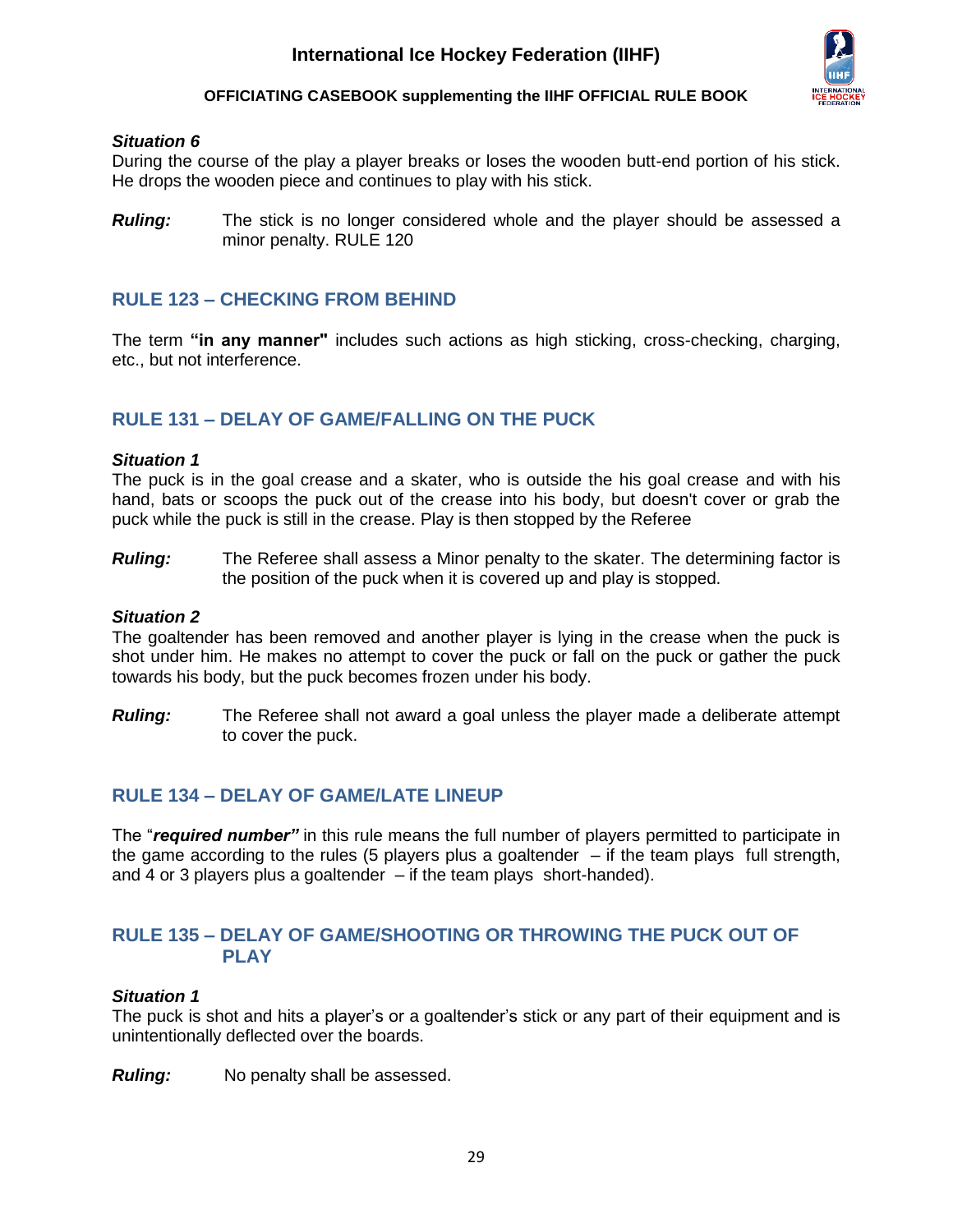

### *Situation 2*

The puck is shot and caught by the goaltender who then throws it, shoots it, bats it or kicks it in any manner with any of his equipment so as to direct the puck over the boards in a deliberate action.

*Ruling:* The goaltender shall be assessed a Minor penalty. RULE 135i

### *Situation 3*

A player or goaltender shoots the puck through an open gate.

*Ruling:* No penalty shall be assessed.

### *Situation 4*

On an icing the puck situation, the puck is shot from the defending zone over the glass into the netting at the opposite end of the ice.

*Ruling:* A Minor penalty for the delay of game to be assessed because this supersedes icing the puck.

### *Situation 5*

A Minor penalty is being signalled by the Referee against a player from Team A. His teammate, who is in his defending zone gains possession and control of the puck and as the whistle blows for the delayed penalty, he shoots the puck which goes directly over the glass. How does the Referee handle this situation?

*Ruling:* Since the whistle is blown to stop play as soon as Team A gains possession and control of the puck, no additional penalty is assessed to Team A for shooting the puck over the glass.

*Note:* A penalty may still be imposed to Team A player, if the opinion of the Referee, he shoots the puck over the glass deliberately as a way of disputing the ruling of the officials or under the RULE 135iii.

### <span id="page-30-0"></span>**RULE 141 – FIGHTING**

A player cannot be assessed a Match penalty plus a Game Misconduct penalty for continuing a fight.

## <span id="page-30-1"></span>**RULE 165 – THROWING A STICK OR OBJECT**

### *Situation 1*

A delayed penalty is to be called on Team A, and Team B has substituted their goaltender for an extra player. Before the stoppage of play, a player from Team B throws his stick at the puck in his own defending zone.

*Ruling:* The infraction of throwing a stick by a defending player in his defending zone shall be penalized. Team A shall be awarded a Goal because the throwing of the stick by Team B cannot be washed out. However, the player of team B who had a delayed penalty signalled shall go to the penalty bench to serve his penalty.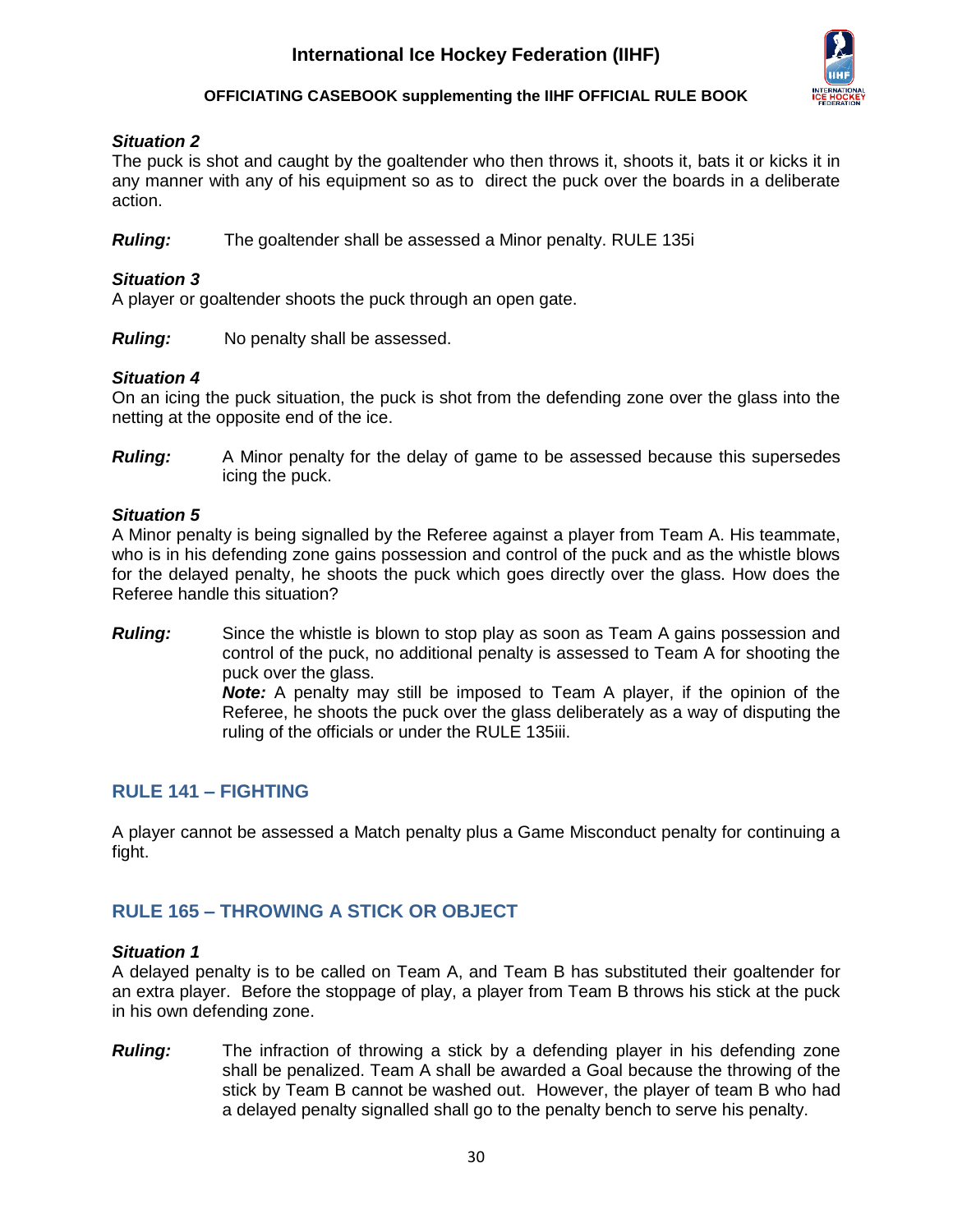

## <span id="page-31-0"></span>**RULE 169 – ILLEGAL HIT (WOMEN)**

- 1. The spirit of this rule is to minimize the potential for injury through physical contact. Thus any overt or intentional contact that is designed to apply physical force to an opposing player (without trying to get the puck) shall be penalized under this rule. Accidental contact that occurs during the normal course of playing the puck shall not be penalized under this rule.
- 2 Body contact in Women's hockey will occur and the Referee shall make judgement calls on the basis of the intent of the player who initiates the contact. The player who initiates contact shall be penalized if her intentions are to get at least the player and not the puck. All players shall make the puck the primary objective of their actions and the Referees shall allow the players to compete for the puck.
- 3. The creation of an intentional collision or attempt to intensify a collision shall be penalized. This includes all cases in which a player steps into an opponent who is travelling in the opposite direction, causing a body check. The player shall not be penalized if her intention is to play the puck and she unintentionally causes a collision with an opponent.
- 4. It is illegal to skate through or over an unsuspecting player to gain possession of the puck. This applies anytime that a player is waiting to receive the puck or moving toward the puck. If a player has established a stationary position on the ice, the responsibility is on the opposing team players to skate around that player.
- 5. Players are allowed to lean on each other and produce body-contact, while they are attempting to gain possession of the puck along the boards. Such actions shall be legal provided the action stays at the level of "contact" and does not escalate to the level of "checking".
- 6. When two or more players are in close proximity and struggling to gain possession of the puck along the boards, any intentional body check shall be penalized. This includes pushing, shoving, shoulder contact or pinning of an opponent against the boards. Again, any overt body contact, not directed at the puck shall be penalized.
- 7. Players are allowed to "hold their ground" any time that they have established their position on the ice. No player is required to move out of the way of an oncoming player to avoid a collision. Any move by a player to step or glide into an opposing player shall be assessed a minor penalty for body checking.

## <span id="page-31-1"></span>**RULE 171 – AWARDING A PENALTY SHOT/BREAKAWAY**

### *Situation 1*

A player from Team A is on a breakaway and is cross-checked from behind by a player from Team B. The Referee calls a checking from behind penalty but still awards the Penalty Shot.

*Ruling:* The player of Team A will take the Penalty Shot and the player of Team B who committed the foul shall still serve an automatic Misconduct penalty.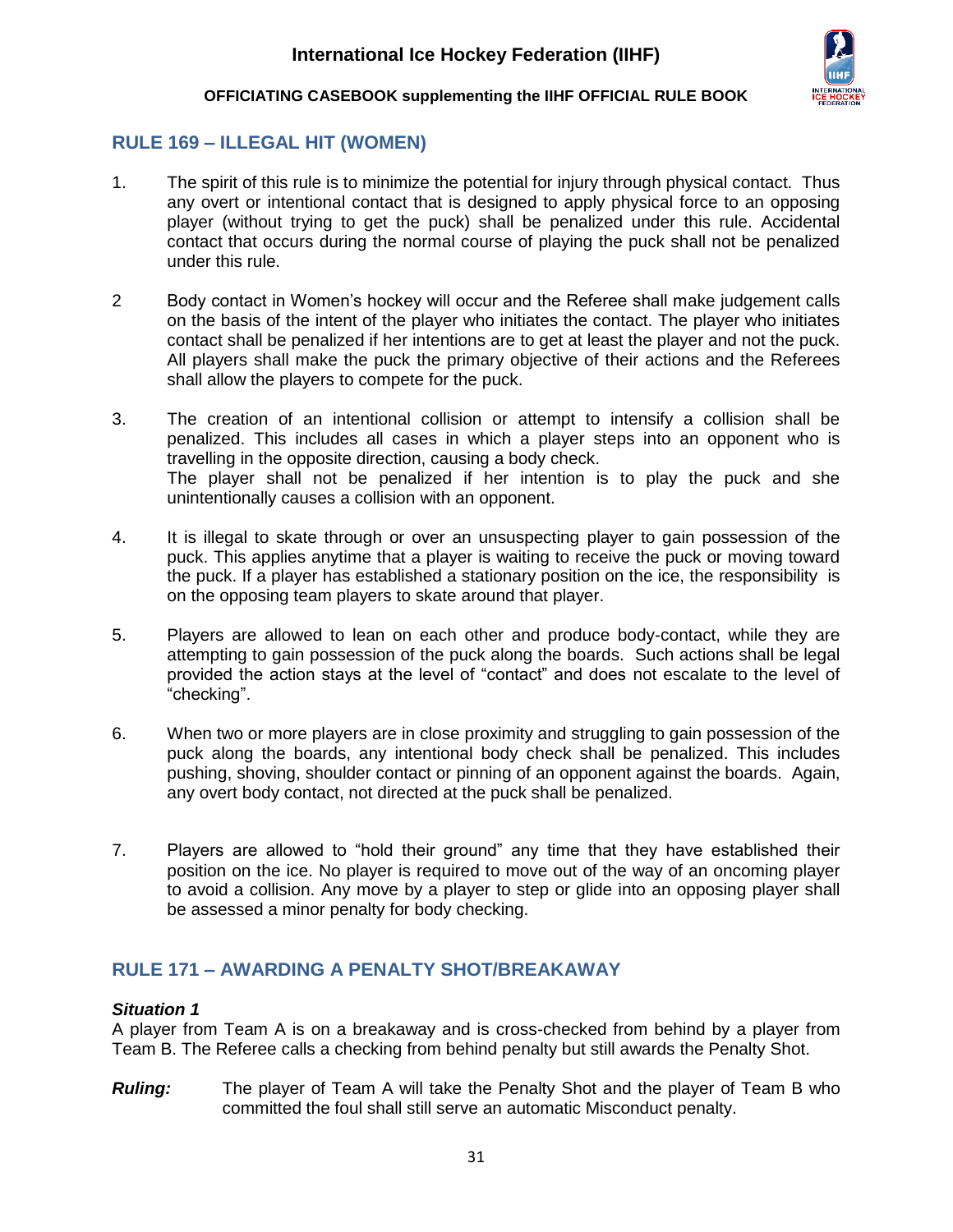

### *Situation 2*

A player from Team A is on a breakaway and is fouled from behind by a player from Team B by the foul that would incur a Major plus an Automatic Game Misconduct penalty or Match penalty.

*Ruling:* The Referee shall award a penalty shot and the player of Team B who committed the foul shall still be assessed a Major penalty plus Automatic Game Misconduct penalty or Match penalty.

### *Situation 3*

A player on a breakaway is fouled from behind, falls on the ice, but then gets up and takes a clear and unimpeded shot on goal.

*Ruling:* The Referee shall not award a Penalty Shot as the player got up and took a clear and unimpeded shot, but he shall assess a Minor penalty to the offending player.

### *Situation 4*

A player on a breakaway is tripped and the puck goes free. His teammate comes up from behind, takes the puck that has gone free and gets a clear shot on goal but does not score.

*Ruling:* The Referee shall not award a Penalty Shot as the player took a clear shot, but he shall assess a Minor penalty to the offending player.

### *Situation 5*

A player on a breakaway is fouled from behind and the Referee signals a Penalty Shot, but before play is completed, a second infraction is signaled, whether to the same player or to another player of that team.

*Ruling:* The Penalty Shot washes out the first infraction but the player shall be assessed a penalty for the second infraction. He shall immediately go to the penalty bench to serve the penalty and shall remain on it regardless of the result of the Penalty Shot. If the team is already serving another Minor penalty, then the team shall still serve this penalty regardless of the result of the Penalty Shot according to the RULE171v and team shall play two men short-handed.

### *Situation 6*

A10 is serving a penalty in the penalty bench. A8 is to be assessed a slashing penalty, but before play is stopped Team B is awarded a Penalty Shot due to an additional foul by Team A. Team B scores on the Penalty Shot.

*Ruling:* No player returns but A8 shall still serve the time for his penalty regardless of the result of the Penalty Shot.

### *Situation 7*

An attacking player is on a breakaway. A player of the defending team is standing behind the goal net and dislodges the goal net.

*Ruling:* The Referee shall award a Penalty Shot as no defending player was between the player and the goalkeeper on the breakaway.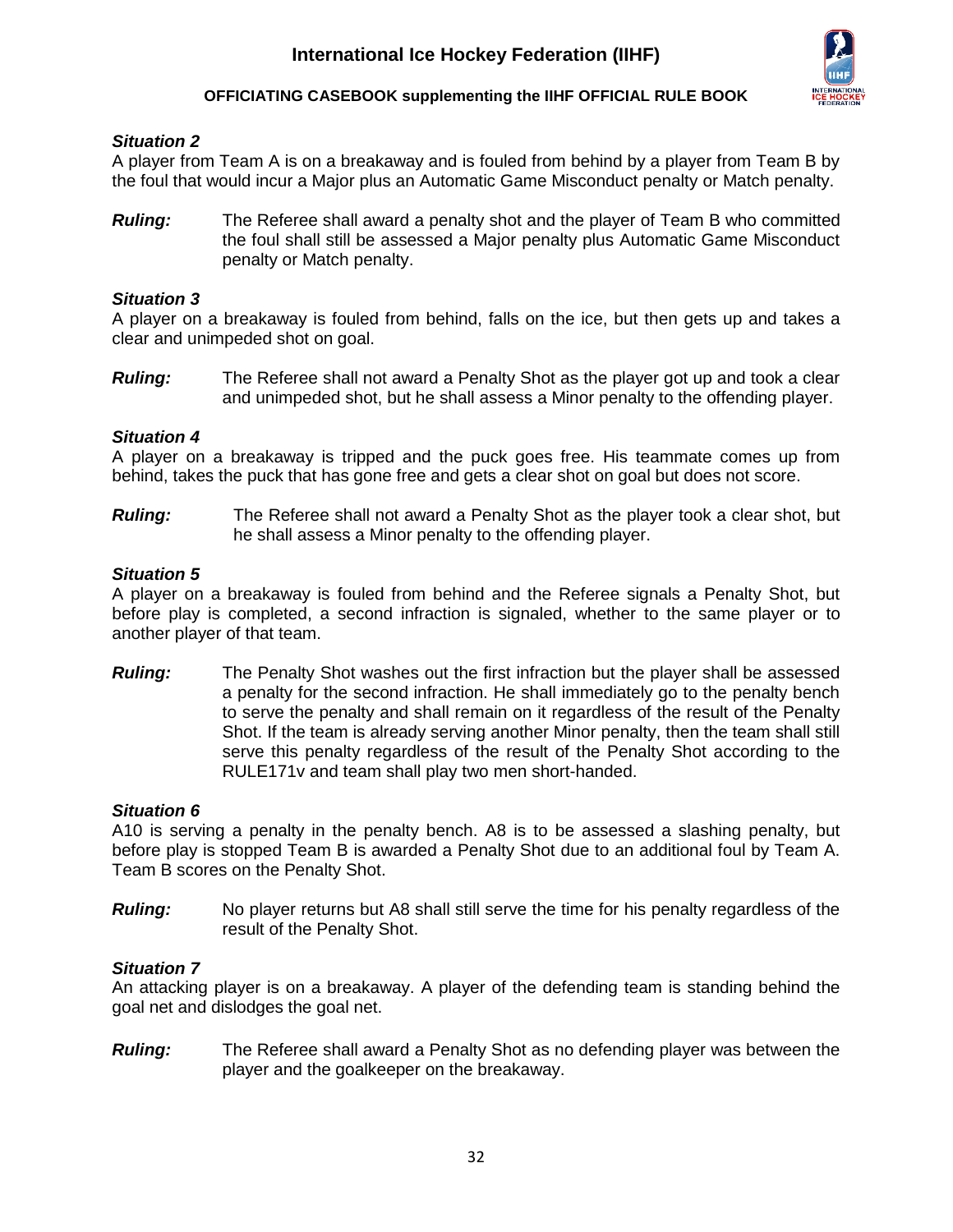

### <span id="page-33-0"></span>**RULE 175 – AWARDING A PENALTY SHOT/SKATER FALLING ON THE PUCK**

### *Situation 1*

The goaltender for Team A is on the ice. A defending player of Team A is in their goal crease and he scoops the puck from outside his goal crease into the crease but doesn't cover or grab the puck while the puck is outside the crease and then he falls on it or covers it up resulting in a stoppage of play.

*Ruling:* The Referee shall award a Penalty Shot to the non-offending team. The determining factor is the position of the puck when it is covered up and play was stopped.

### <span id="page-33-1"></span>**RULE 177 – PENALTY-SHOT PROCEDURE/TAKING THE SHOT**

### *Situation 1*

On a Penalty Shot, the puck hits the glass behind the goaltender bounces back, hits the goaltender on the back and then goes into the net.

*Ruling:* No goal shall be allowed. Once the puck passes the goal line / icing line the play is completed.

### *Situation 2*

A player taking a Penalty Shot shoots the puck, it rebounds back off of the goaltender hitting the player taking the shot and the puck goes into the goal net.

*Ruling:* No goal shall be allowed.

### *Situation 3*

The player taking a Penalty Shot attempts a shot at the goal net but makes no contact with the puck. The puck continues to move in the direction of the goal net. The player taking the Penalty Shot then contacts the puck on his second attempt and shoots it into the goal net.

*Ruling:* The goal shall be allowed. Since there was no contact with the puck on the first attempt, it cannot be classified as a shot. The second attempt, when contact was actually made, shall be classified as the first shot.

### <span id="page-33-2"></span>**RULE 178 – PENALTY-SHOT PROCEDURE/SPECIFIC SITUATIONS**

If a team is playing without a dressed goaltender when a Penalty Shot is awarded against them, they shall designate a player and provide him full goaltender's privileges. This player shall follow the same regulations as a regular goaltender during the shot; however, he is not required to wear all of the equipment. After the shot has been taken, the player shall be reclassified as a regular player. This situation applies only when a team does not have a goaltender to tend goal and only in the case of a Penalty Shot.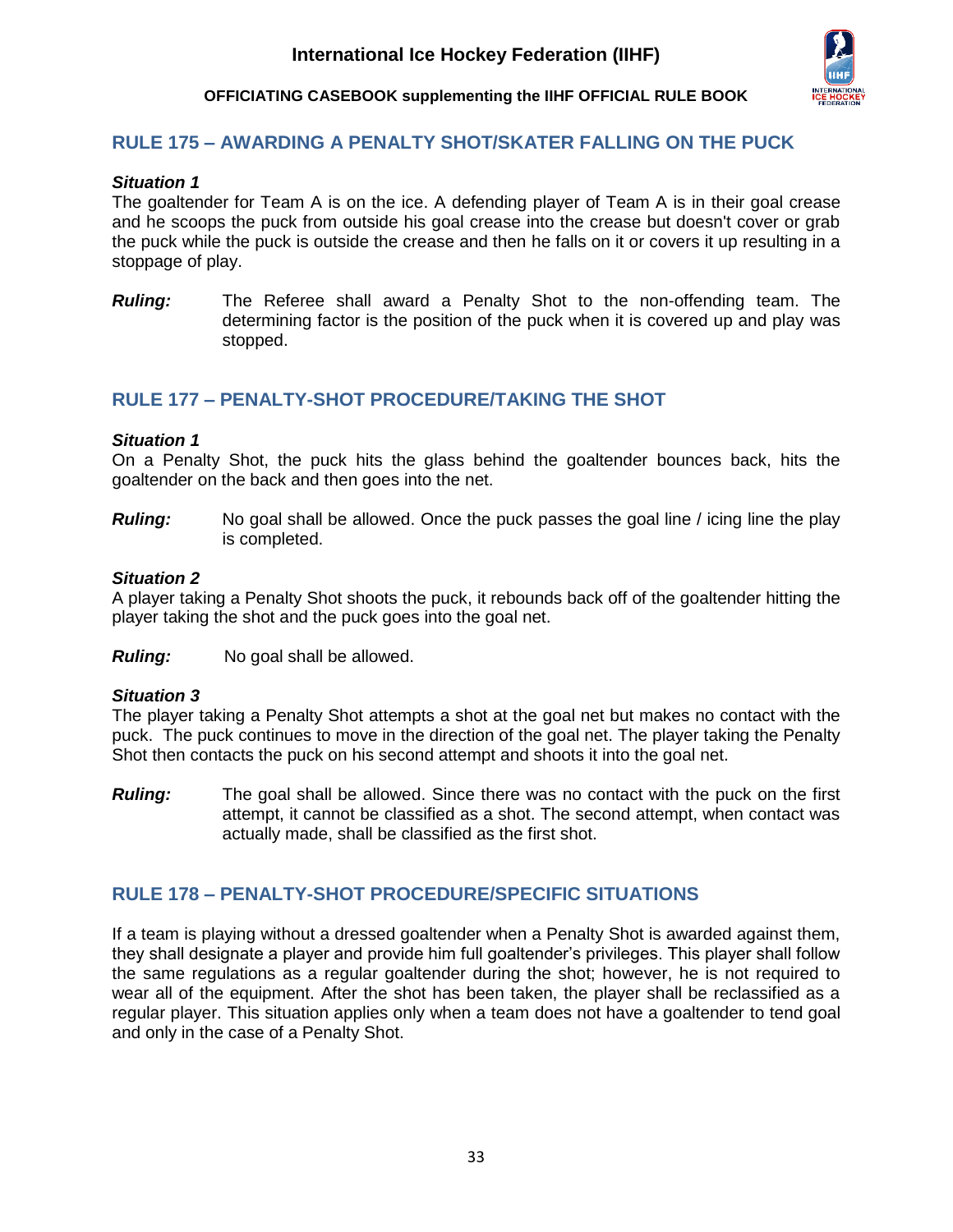

### *Situation 1*

A player taking a Penalty Shot shoots the puck and it hits:

- a. The goal post and rebounds into the goal net;
- b. The goaltender and rebounds into the goal net;
- c. The goal post and then goes into the goal net off of the goaltender;
- d. The goaltender and then goes into the goal net off of the goal post.
- e. The goaltender slides together with the puck into the goal net and the puck crosses the goal line;

*Ruling*: A goal shall be allowed.

### *Situation 2*

The player taking a Penalty Shot throws off his gloves as he skates towards the goal, which distracts the goaltender, and he then shoots the puck into the goal net.

*Ruling:* The Penalty Shot is considered complete. No goal shall be allowed. RULE 178viii

### *Situation 3*

A player breaks his stick in the course of taking a Penalty Shot.

*Ruling:* The shot is considered complete.

### *Situation 4*

During a Penalty Shot, the goaltender commits a foul against the skater taking a Penalty Shot that should incur a Major penalty and no goal is scored.

*Ruling:* The Referee shall assess a Major penalty plus automatic Game Misconduct penalty to the goaltender. The goaltender shall be ruled off the ice for the remainder of the game, and he shall immediately proceed to the dressing room before the shot is repeated. The coach or team official, through the captain, shall designate a skater to serve the 5-minute time penalty. Before the shot is repeated, the designated skater shall immediately proceed to the penalty bench and remain on it until the end of the penalty. The substitute goaltender shall defend the goal net against the second Penalty Shot.

### <span id="page-34-0"></span>**RULE 187- GOALTENDER EQUIPMENT/GENERAL**

### *Situation 1*

A goaltender's equipment is measured between periods and found to be illegal and the goaltender is to be assessed a Minor penalty.

*Ruling:* Any skater from his team may serve the penalty since there were no skaters on the ice at the time of the measurement.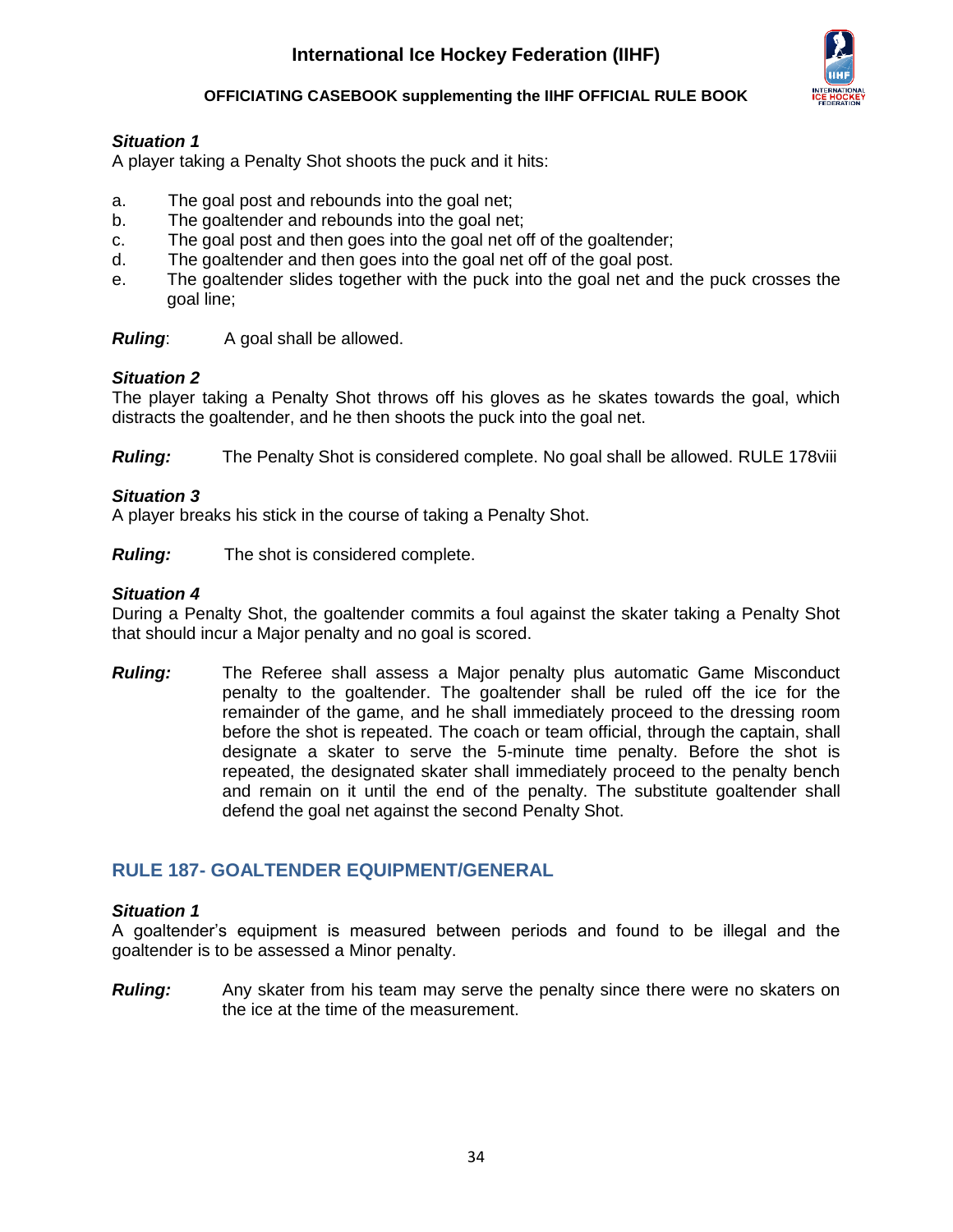

## <span id="page-35-0"></span>**RULE 207 – GOALTENDER PENALTIES/OVERVIEW**

### *Situation 1*

The goaltender has been assessed a Misconduct penalty. A substitute skater is put in the penalty bench to serve the penalty and, while that skater was in the penalty bench, the goaltender is assessed a second Misconduct.

*Ruling:* The goaltender is out of the game (the second Misconduct penalty becomes an automatic Game Misconduct - RULE 107ii and the skater serving the Misconduct shall leave the penalty bench.

### *Situation 2*

A goaltender on the player's bench (either during a stoppage of the play or while play is in progress) commits a violation of the rules or infraction against an opposing player

<span id="page-35-1"></span>*Ruling:* A skater of his team, who was on the ice at the time the play was stopped to assess the penalty, shall serve his penalty. The Coach or team official shall designate this player through the captain.

## **Examples of Goalkeeper Penalties**

### **Team A Team B**

- 1. A1 (goaltender)  $2 + 10$  minutes at 3:00 A1 (goaltender)  $2 + 10$  minutes at 3:30
	- At 3:00 Team A shall put two players who were on the ice in the penalty bench to serve the goaltender's penalty, one for 2 minutes and the second for 12 minutes.
	- At 3:30 Team A shall put another player who was on the ice in the penalty bench to serve the goaltender second Minor penalty.
	- Due to the second Misconduct penalty, A1 (goaltender) is assessed an automatic Game Misconduct penalty.
	- The player serving 2 + 10 minutes assessed at 3:00 can leave the penalty bench (the goaltender is out for the balance of the game).
	- At 3:30 Team A shall play 3 on 5.
	- The second Minor for the goaltender will start at 3.30.
	- The player serving the first Minor penalty for the goaltender shall return at 5.00 if no goal is scored.
	- A total of 34 minutes  $(2 + 10 + 2 + 20)$  shall be recorded against A1 (goaltender) on the Official Game Sheet.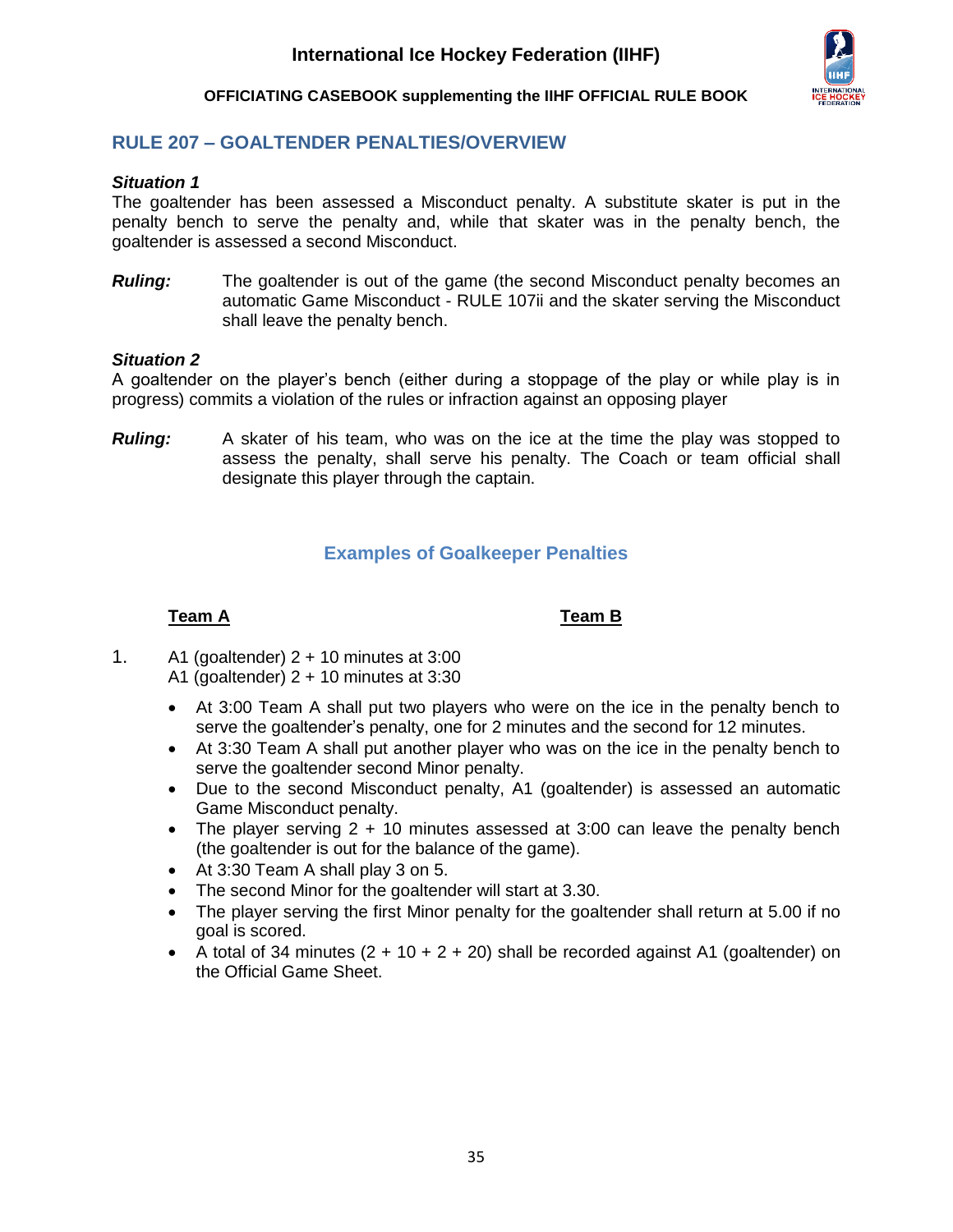### **OFFICIATING CASEBOOK supplementing the IIHF OFFICIAL RULE BOOK**

## **Team A Team B**

- 2. A30 (goaltender) 2 minutes at 3:00 A30 (goaltender) 2 minutes at 3:30
	- At 3:00 teams play 4 on 5.
	- Team A shall put a player who was on the ice in the penalty bench to serve the first Minor penalty.
	- At 3:30 the Team A shall put another player who was on the ice in the penalty bench to serve the second Minor penalty.
	- At 3:30 teams play 3 on 5.
	- The player serving the first Minor penalty shall return to the ice at 5.00 (if no goal is scored).
	- All penalties shall be recorded against the A30 on the Official Game Sheet.
- 3. A30 (goaltender) 2 minutes at 3:00 A30 (goaltender) 10 minutes at 3:30
	- At 3:00 teams play 4 on 5.
	- Team A shall put a player who was on the ice in the penalty box to serve the Minor penalty.
	- At 3:30 Team A shall put another player who was on the ice in the penalty box to serve the Misconduct penalty.
	- At 3:30 teams play 4 on 5
	- The second penalty (Misconduct) starts at 3.30.
	- The player serving the Minor penalty shall return on the ice at 5:00 (if no goal is scored).
	- The player serving the Misconduct penalty shall return to the ice at the first stoppage of play after 13.30.
	- All penalties shall be recorded against the A30 on the Official Game Sheet.

### 4. A30 (goaltender) 10 minutes at 3:00 A30 (goaltender) 2 minutes at 3:30

- At 3:00 teams play 5 on 5.
- Team A shall put a player who was on the ice in the penalty box to serve the Misconduct penalty.
- At 3:30 Team A shall put another player who was on the ice in the penalty box to serve the Minor penalty.
- At 3:30 teams play 4 on 5.
- The Minor penalty starts at 3:30.
- The player serving the Minor penalty shall return on the ice at 5:30 (if no goal is scored).
- The player serving the Misconduct penalty shall return to the ice after the first stoppage of play after 13.00.
- All penalties shall be recorded against the A30 on the Official Game Sheet.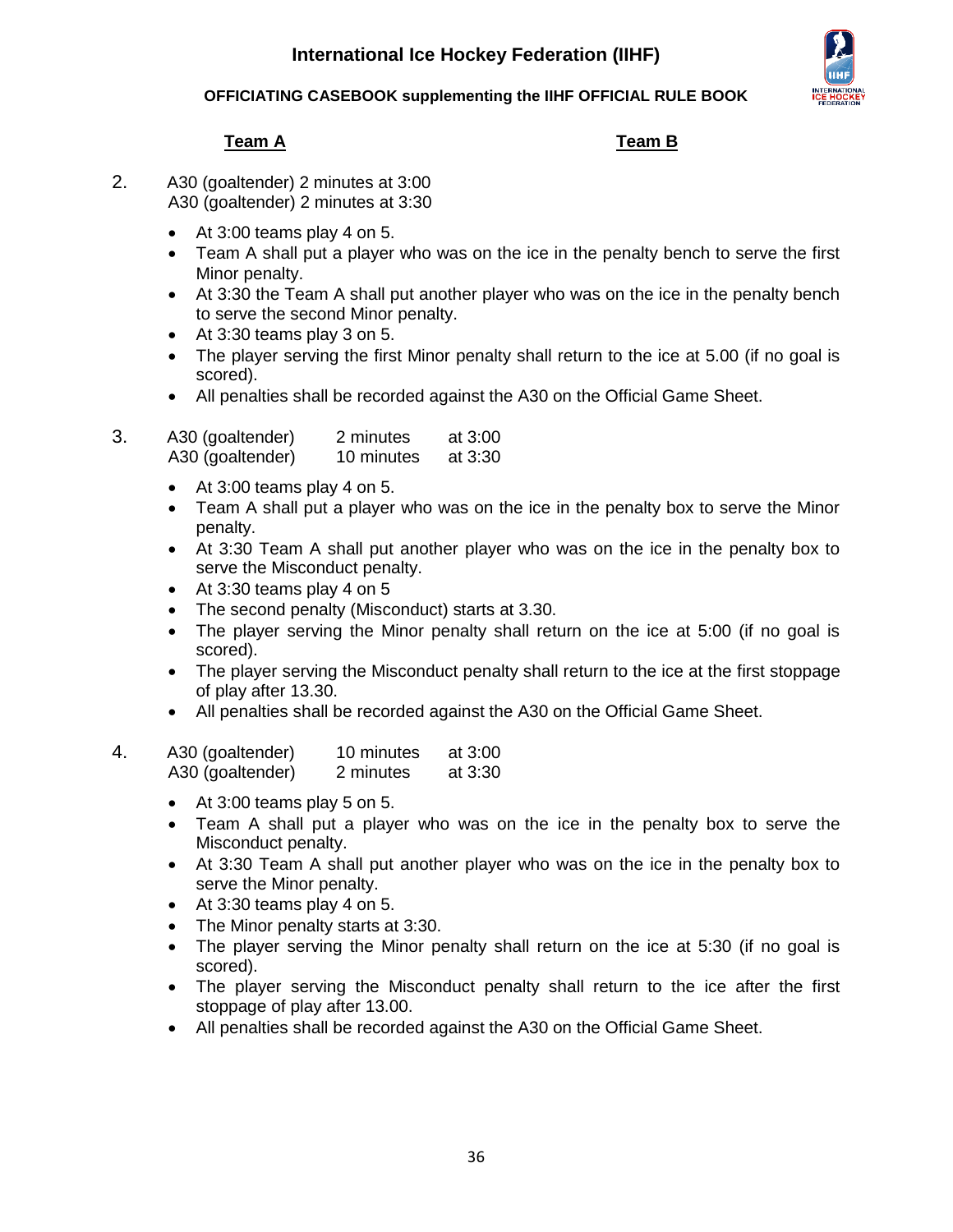

### <span id="page-37-0"></span>**RULE 215 – DELAY OF GAME/GOALTENDER – GOING TO PLAYER's BENCH DURING STOPPAGE**

### *Situation 1*

A goaltender goes to his player's bench for celebration following the scoring of a goal.

**Ruling:** If he will not be replaced, he should be assessed a minor penalty for the delay of the game.

### *Situation 2*

On a delayed penalty and play is stopped, the goaltender continues skating to his player's bench.

*Ruling:* On ice officials should warn the goaltender to return to the goal net. Referees should warn the team in order to prevent this situation from becoming a delay tactic. Warning first time, a second time the team must change the goaltender or the Referee will assess a penalty for the delaying the game RULE 215.

## <span id="page-37-1"></span>**RULE 223 – LEAVING GOAL CREASE DURING PLAYER CONFRONTATION/GOALTENDER**

### *Situation 1*

During a confrontation at the far end of the ice, the goaltender at the other end decides to go to his player's bench, remaining on his side of ice.

**Ruling:** If he goes to his player's bench the Referee shall classify this situation as a goaltender going to his player's bench on a stoppage of play and implement RULE 215.

### *Situation 2*

A goaltender leaves the vicinity of his goal crease during an altercation and is the first to intervene in a fight.

*Ruling:* He shall be assessed a Minor penalty for leaving the crease plus a Game Misconduct for being the third man to enter an altercation, plus any other penalties he may incur under the rules.

## <span id="page-37-2"></span>**APPENDIX 1 – RECORDING STATISTICS**

### <span id="page-37-3"></span>**GOALS AND ASSIST**

### *Situation 1*

A8 passes the puck to A9, who passes to A10, who scores a goal.

*Ruling:* Assists shall be awarded to A8 and A9.